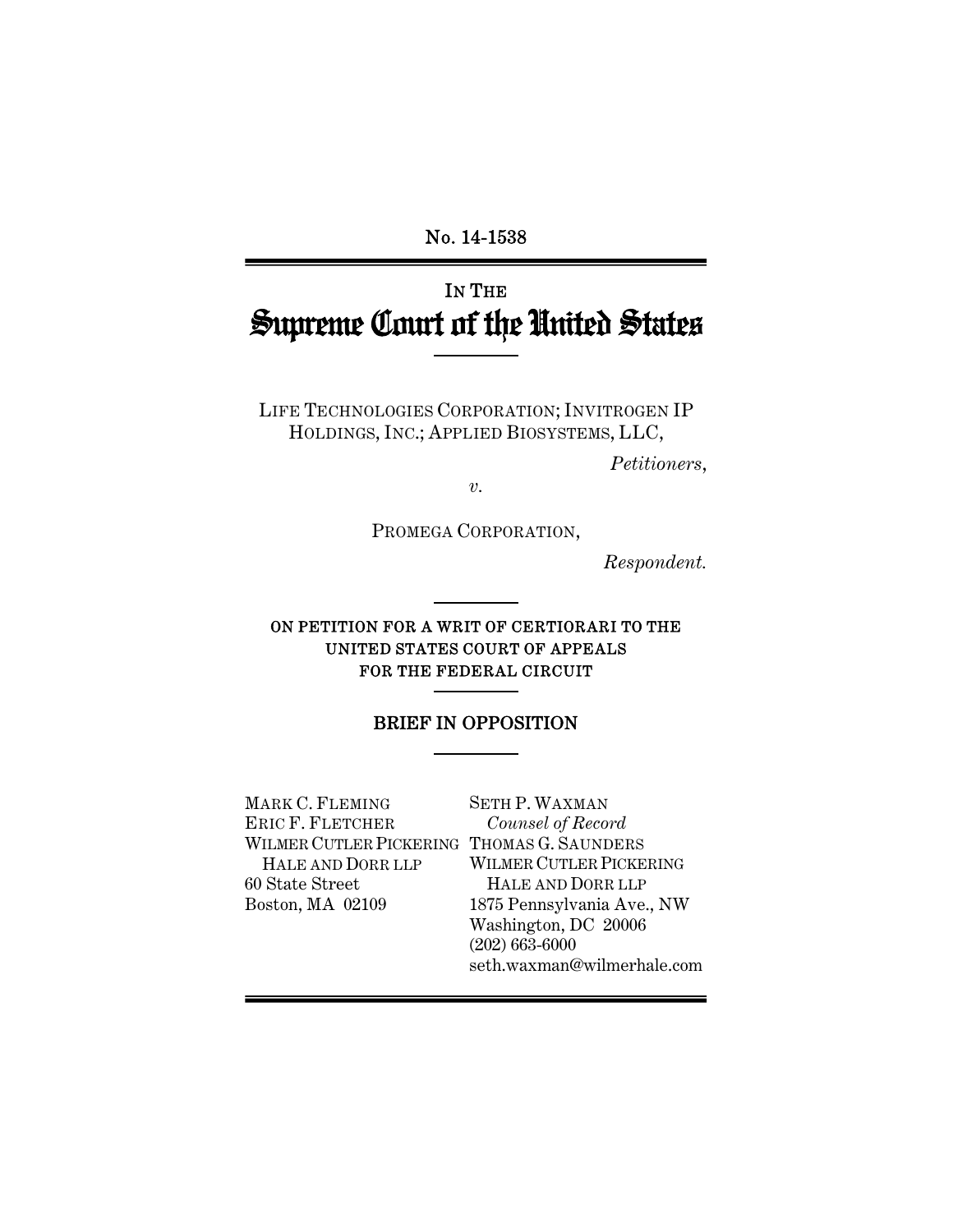#### QUESTIONS PRESENTED

1. Whether the Federal Circuit correctly rejected petitioners' argument that the phrase "actively induce the combination of such components" in 35 U.S.C. § 271(f)(1) requires that a defendant "actively induce the combination of such components" *by an unrelated third party*, and therefore can never impose liability on a company that induces the combination at its own facility.

2. Whether the Federal Circuit correctly rejected petitioners' desired per se rule that one component can never constitute "a substantial portion of the components of a patented invention" under  $\S 271(f)(1)$ .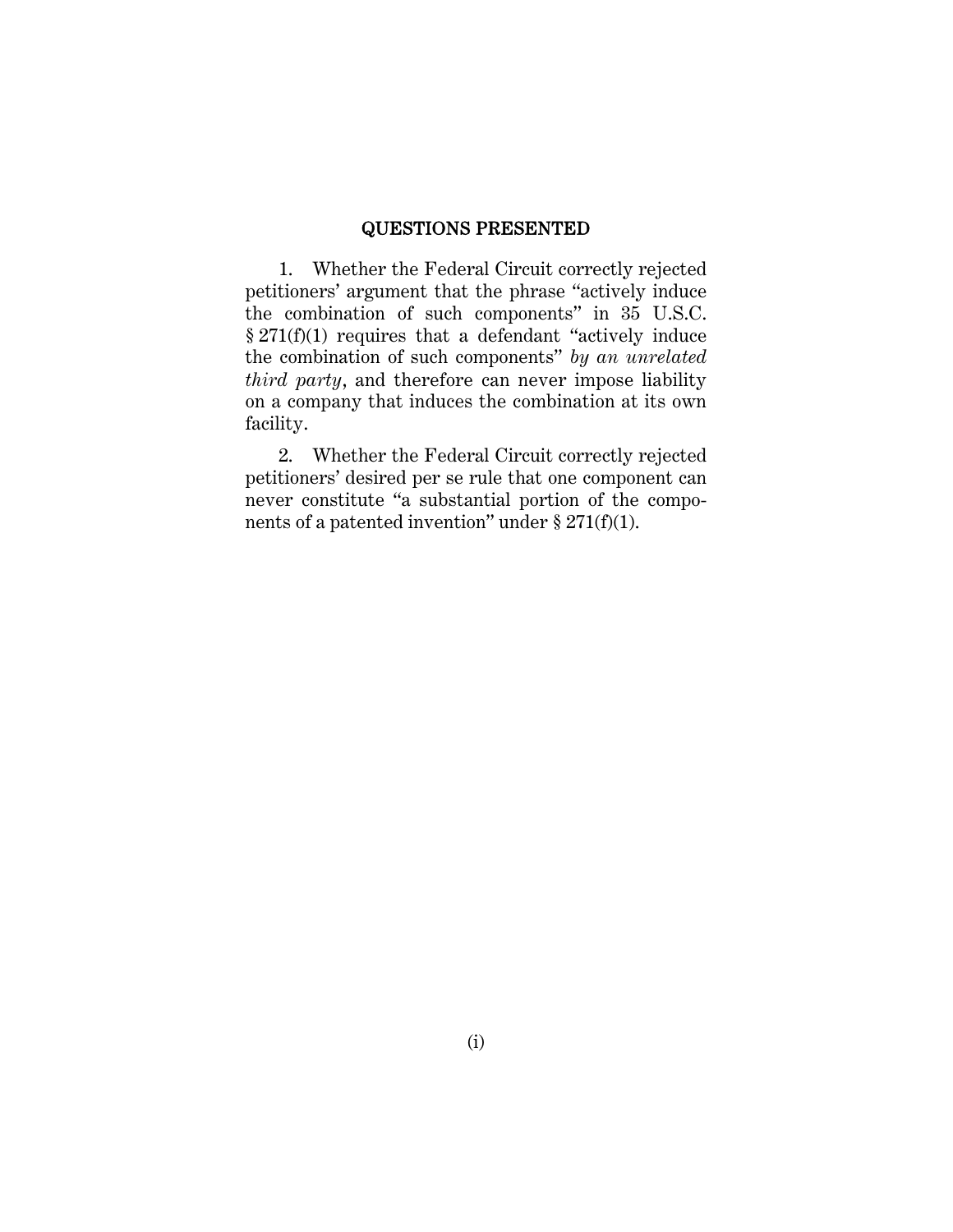#### PARTIES TO THE PROCEEDINGS

Petitioners Life Technologies Corporation, Invitrogen IP Holdings, Inc., and Applied Biosystems were the defendants-appellants below.

Respondent Promega Corporation was the plaintiff-cross-appellant below.

Max-Planck Gesellschaft zur Forderung der Wissenschaften E.V. is the owner of U.S. Patent No. RE37,984 and was an involuntary plaintiff below.

#### CORPORATE DISCLOSURE STATEMENT

Respondent Promega Corporation has no parent corporation and no publicly held company owns 10% or more of its stock.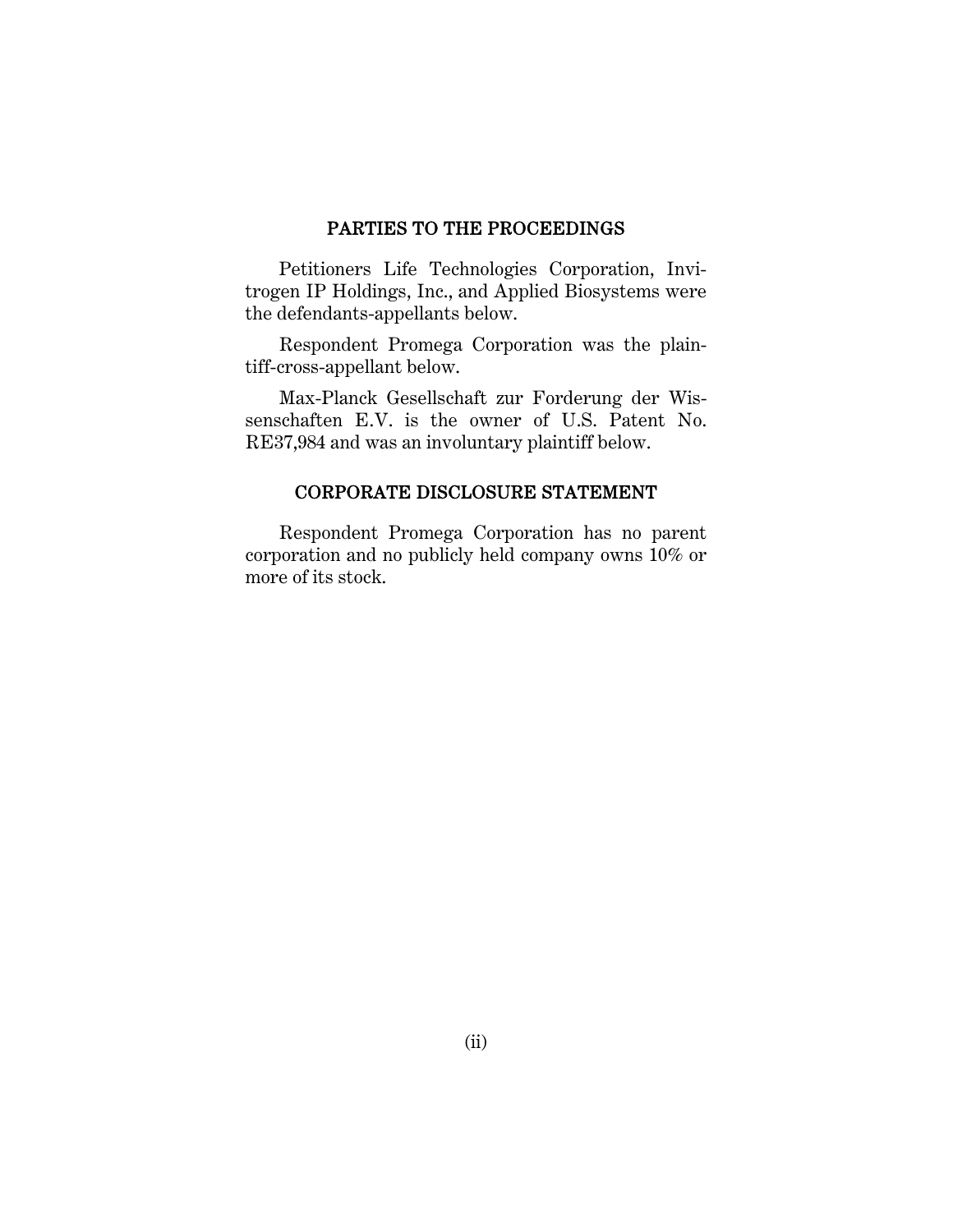# TABLE OF CONTENTS

| PARTIES TO THE PROCEEDINGS                                                                                      |
|-----------------------------------------------------------------------------------------------------------------|
| CORPORATE DISCLOSURE STATEMENTii                                                                                |
|                                                                                                                 |
|                                                                                                                 |
|                                                                                                                 |
| A. Petitioners' Infringement And The                                                                            |
| $\rm R_{\cdot}$                                                                                                 |
|                                                                                                                 |
| REASONS FOR DENYING THE PETITION 7                                                                              |
| L.<br>THE FEDERAL CIRCUIT'S REJECTION OF<br>PETITIONERS' RIGID THIRD-PARTY IN-<br>DUCEMENT RULE WAS CORRECT AND |
| A. The Federal Circuit Correctly Reject-<br>ed Petitioners' Third-Party Induce-                                 |
| B. Petitioners' Third-Party Inducement<br>Argument Is Not Sufficiently Im-<br>portant To Warrant Review 13      |
| II. THE FEDERAL CIRCUIT'S REJECTION OF<br>PETITIONERS' RIGID MULTIPLE-COM-<br>PONENT RULE WAS CORRECT AND DOES  |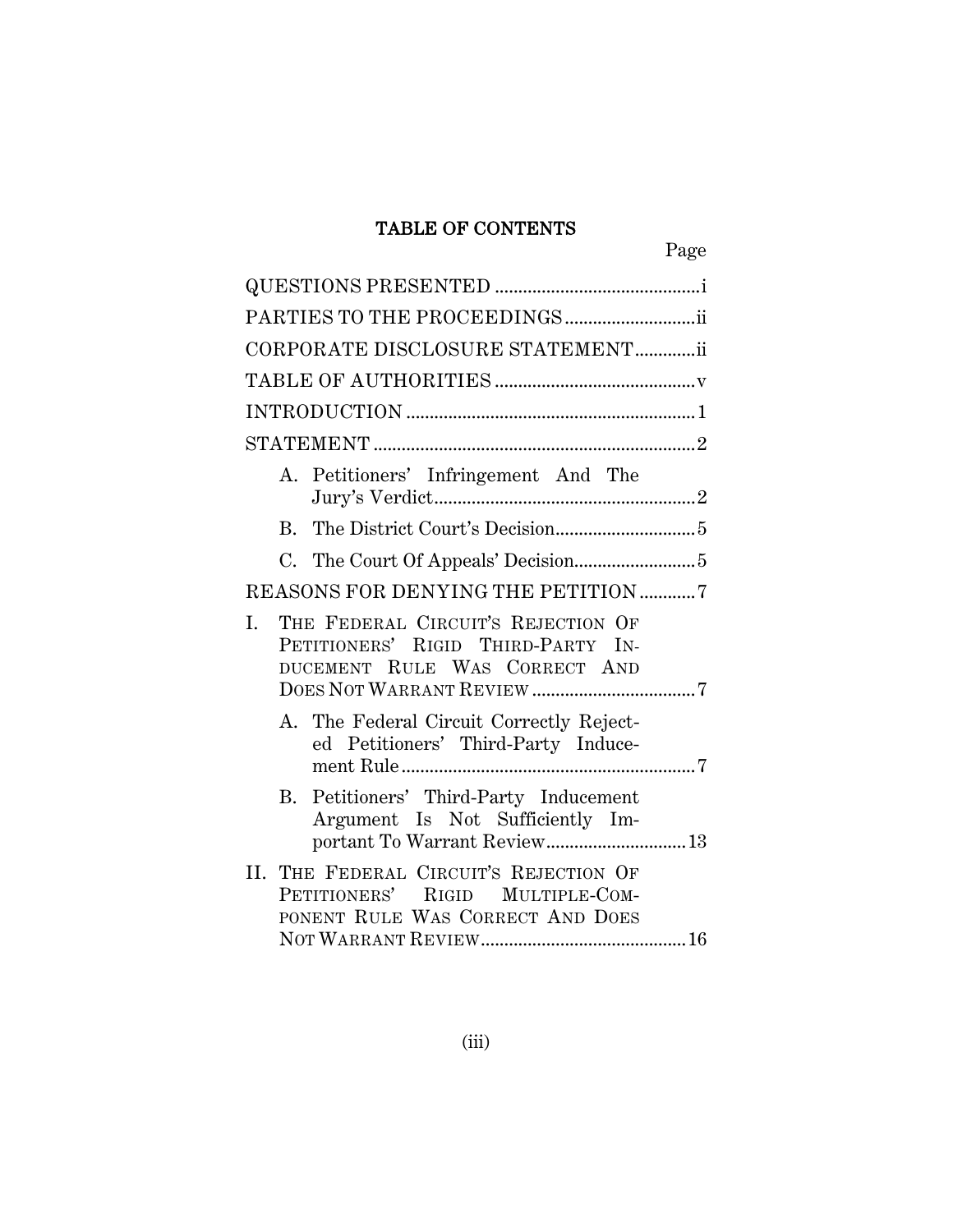# TABLE OF CONTENTS—Continued

| A. The Federal Circuit Correctly Reject-<br>ed Petitioners' Multiple-Component |
|--------------------------------------------------------------------------------|
| B. Petitioners' Multiple-Component Ar-<br>gument Is Not Sufficiently Important |
| III. THE INTERLOCUTORY POSTURE OF THE                                          |
|                                                                                |

iv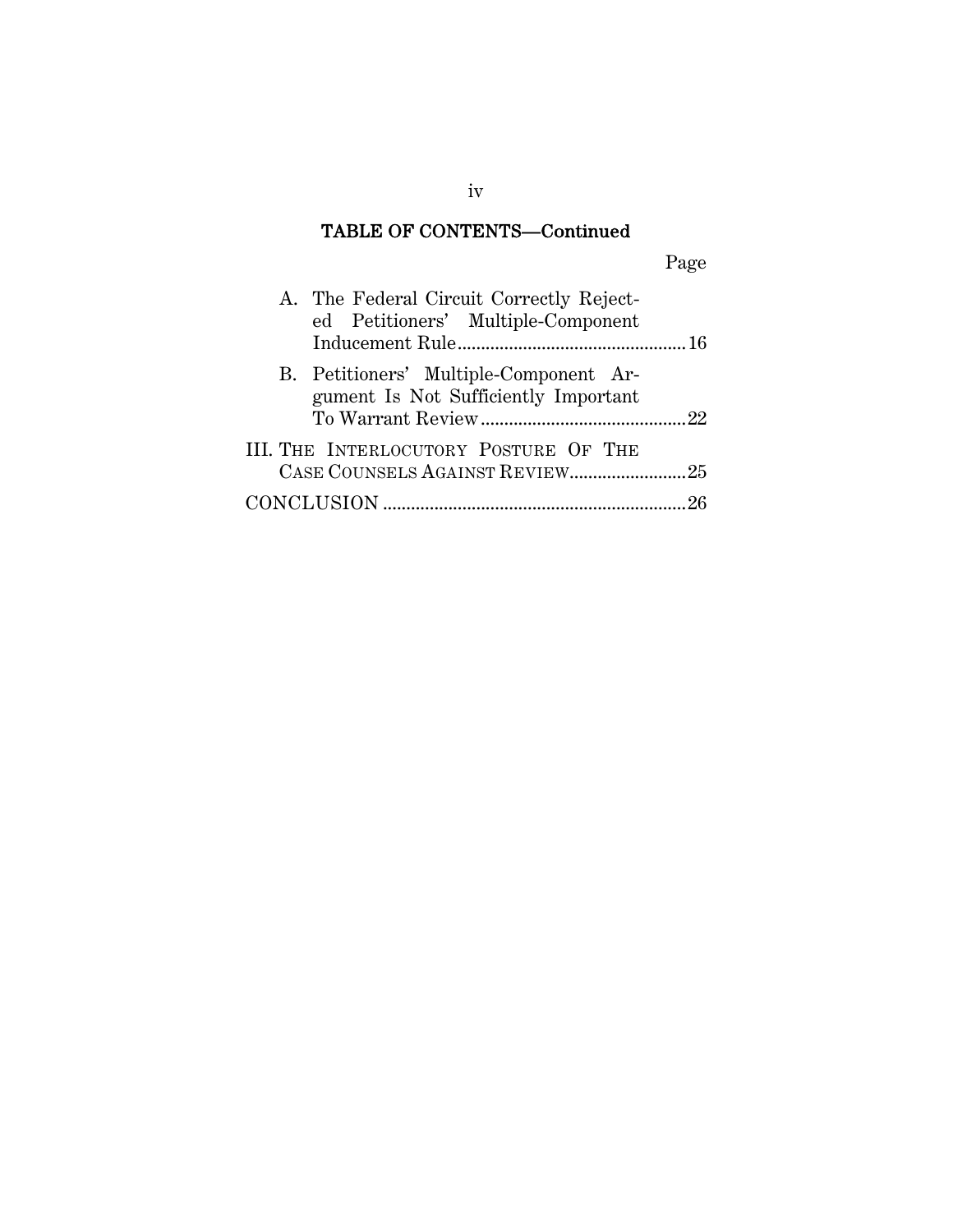# TABLE OF AUTHORITIES

# CASES

Page(s)

| Brotherhood of Locomotive Firemen & En-<br>ginemen v. Bangor & Aroostook Railroad,         |  |
|--------------------------------------------------------------------------------------------|--|
| Cardiac Pacemakers, Inc. v. St. Jude Medical,<br>Inc., 576 F.3d 1348 (Fed. Cir. 2009)  12  |  |
| Carnegie Mellon University v. Marvell Tech-<br>nology Group, 2015 WL 4639309 (Fed. Cir.    |  |
| Commil USA, LLC v. Cisco Systems, Inc., 135                                                |  |
| Deepsouth Packing Co. v. Laitram Corp., 406                                                |  |
| Dow Chemical Co. v. Eby Mine Service, 813 F.                                               |  |
| First National Bank of Aberdeen v. County of                                               |  |
| Global-Tech Appliances, Inc. v. SEB S.A., 131                                              |  |
| Goulding v. United States, 957 F.2d 1420 (7th                                              |  |
| Halo Electronics, Inc. v. Pulse Electronics,<br>Inc., 769 F.3d 1371 (Fed. Cir. 2014) 12    |  |
| Jacobs Vehicle Systems, Inc. v. Pacific Diesel<br>Brake Co., 424 F. Supp. 2d 388 (D. Conn. |  |
| Kinetic Instruments, Inc. v. Lares, 802 F.                                                 |  |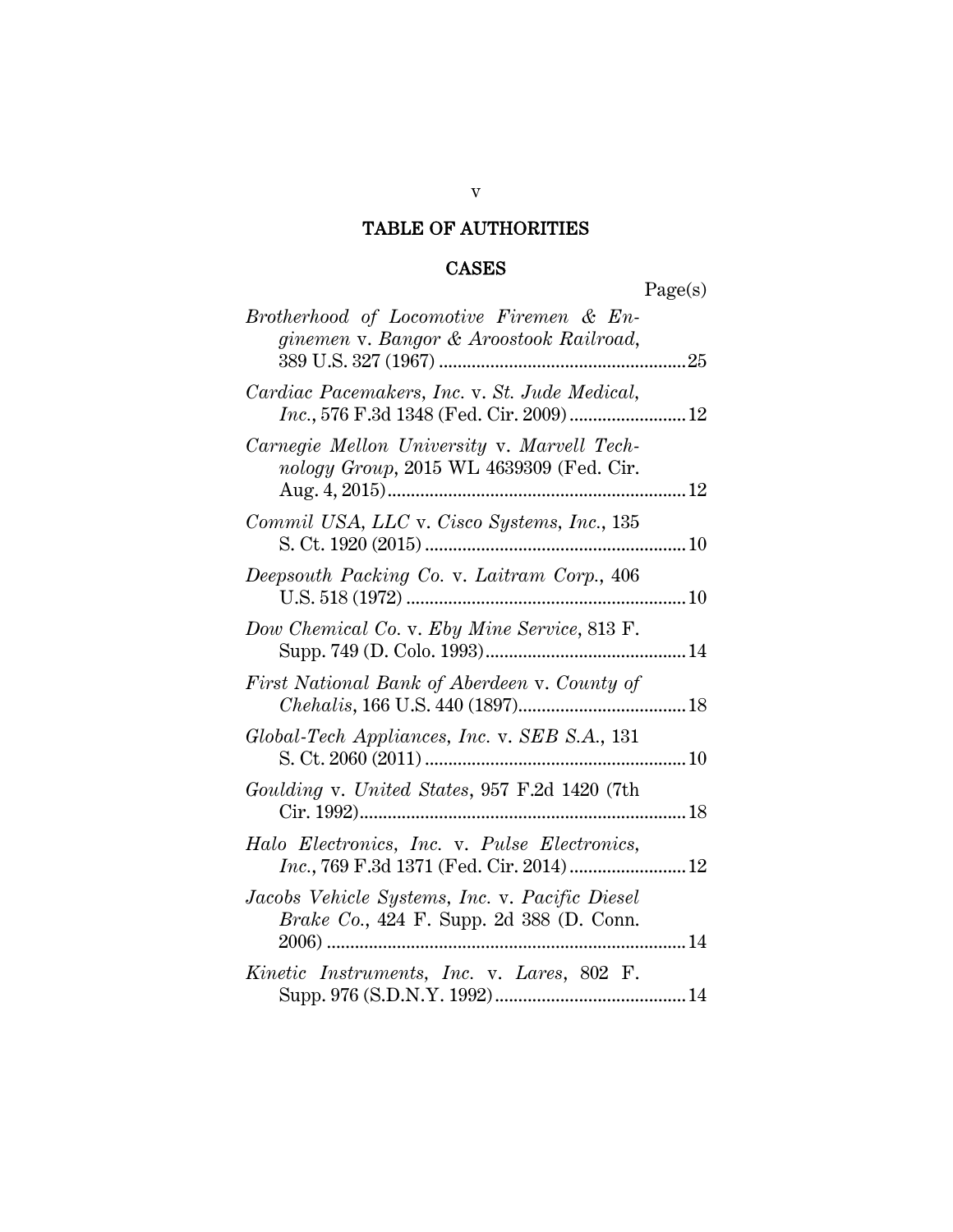### TABLE OF AUTHORITIES—Continued

| Limelight Networks, Inc. v. Akamai Technolo-                                                                    |
|-----------------------------------------------------------------------------------------------------------------|
| Liquid Dynamics Corp. v. Vaughan Co., 449                                                                       |
| Metro-Goldwyn-Mayer Studios Inc. v. Grok-                                                                       |
| Microsoft Corp. v. AT&T Corp., 550 U.S. 437                                                                     |
| Moore U.S.A. Inc. v. Standard Register Co.,<br>144 F. Supp. 2d 188 (W.D.N.Y. 2001)  13, 18                      |
| Orthokinetics, Inc. v. Safety Travel Chairs,<br>Inc., 806 F.2d 1565 (Fed. Cir. 1986) 14                         |
| Pacific Operators Offshore, LLP v. Valladolid,                                                                  |
| Setco Enterprises Corp. v. Robbins, 19 F.3d                                                                     |
| Smith v. Zachary, 255 F.3d 446 (7th Cir. 2001)  19                                                              |
| T.D. Williamson, Inc. v. Laymon, 723 F. Supp.<br>587 (N.D. Okla. 1989), aff'd, 923 F.2d 871<br>(Fed. Cir. 1990) |
| United States v. Foote, 413 F.3d 1240 (10th Cir.                                                                |
| Virginia Military Institute v. United States,                                                                   |
| , mara mara<br>a e a essent<br>.<br>$-$                                                                         |

# STATUTES AND LEGISLATIVE MATERIALS

1 U.S.C. § 1 ......................................................................... 19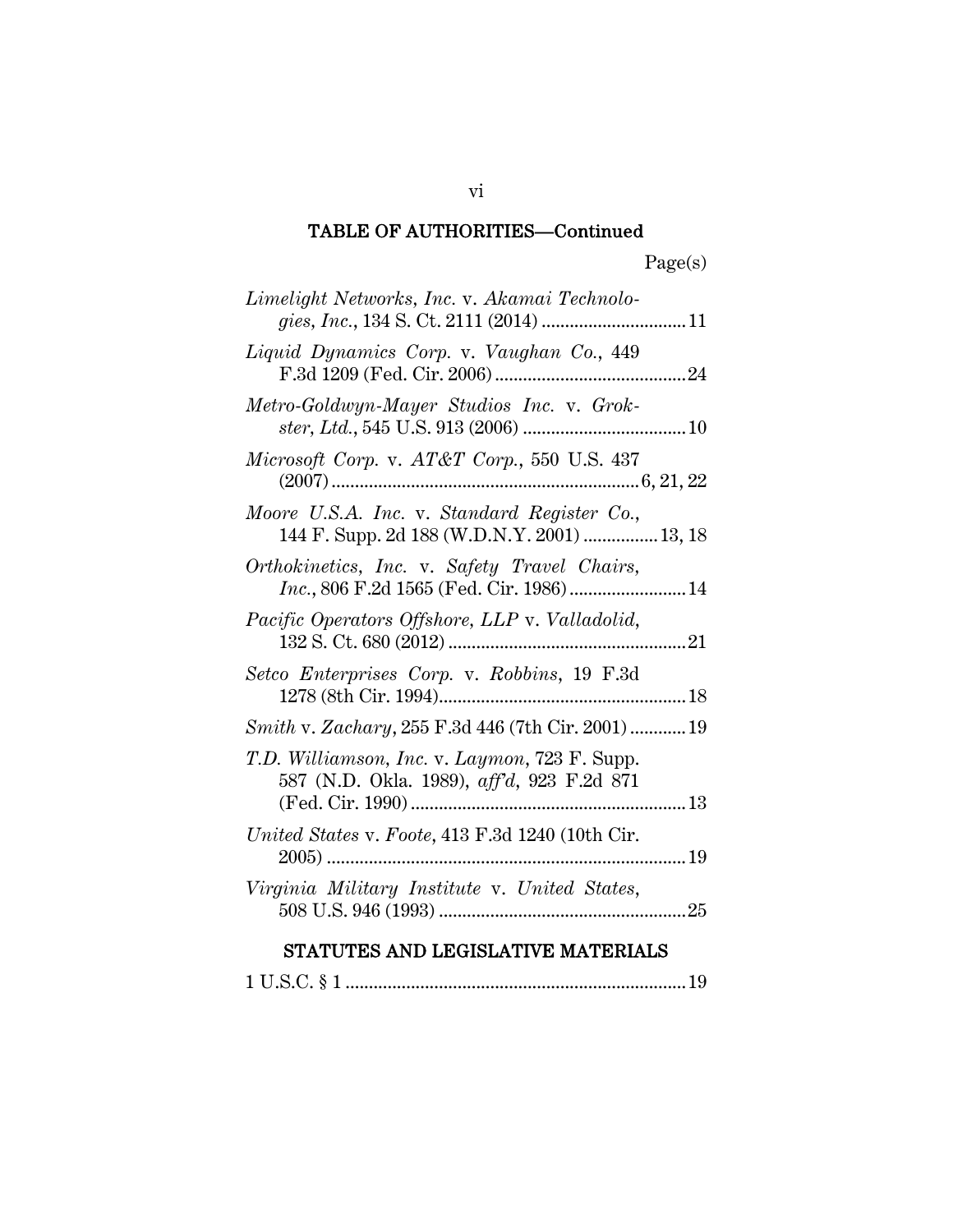# TABLE OF AUTHORITIES—Continued

Page(s)

| 35 U.S.C. |  |
|-----------|--|
|           |  |
|           |  |
|           |  |
|           |  |
|           |  |
|           |  |
|           |  |
|           |  |
|           |  |

# OTHER AUTHORITIES

| American Heritage Dictionary (2d college ed. |  |
|----------------------------------------------|--|
| American Heritage Dictionary of the English  |  |
| American Heritage Dictionary of the English  |  |
|                                              |  |
|                                              |  |
| Brontë, Charlotte, Jane Eyre (Simon & Schus- |  |
|                                              |  |
|                                              |  |
| Shapiro, Stephen M., et al., Supreme Court   |  |
|                                              |  |
|                                              |  |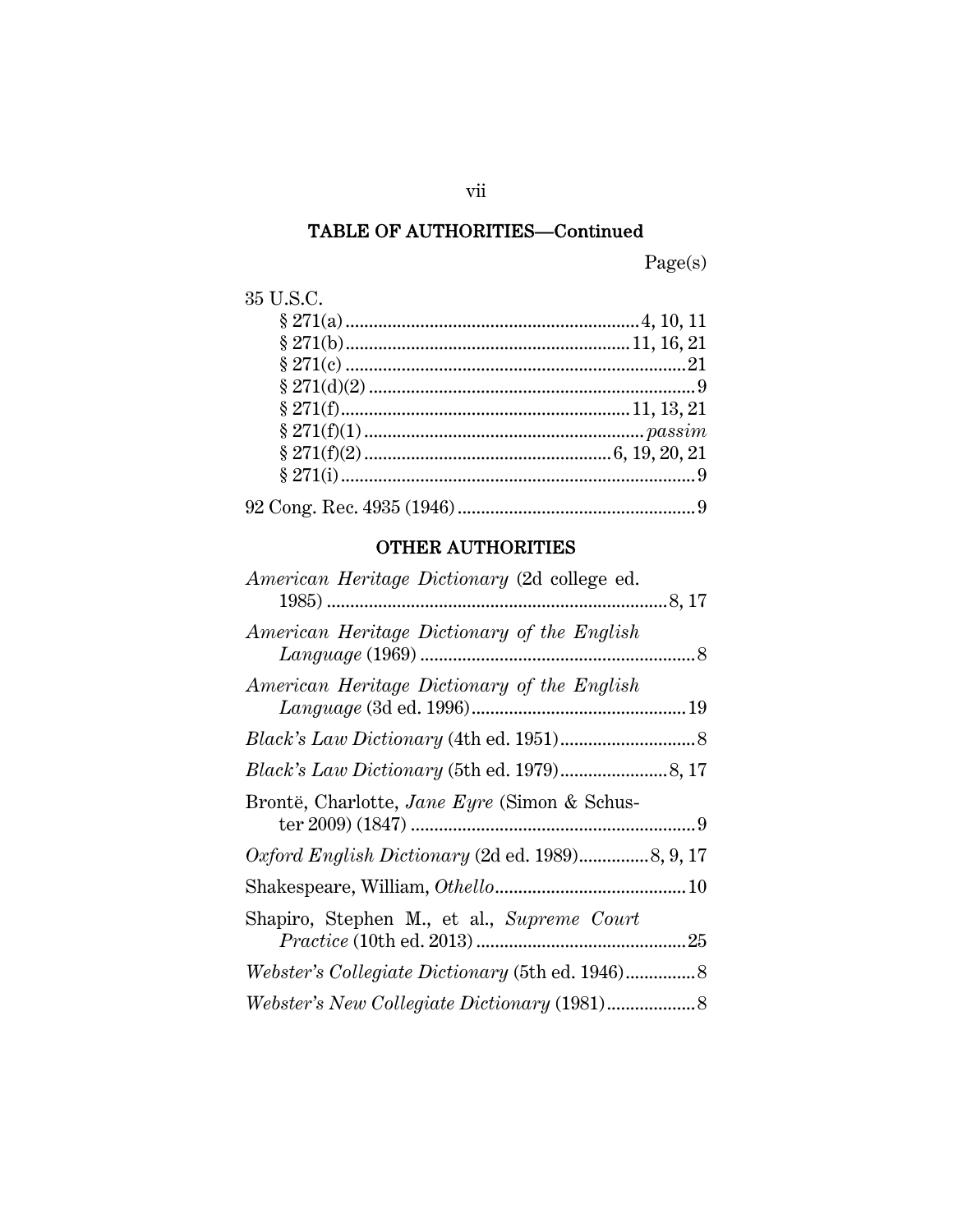# TABLE OF AUTHORITIES—Continued

Page(s)

| Webster's Third New International Dictionary |  |
|----------------------------------------------|--|
| of the English Language Unabridged           |  |
|                                              |  |
| Webster's Third New International Dictionary |  |
| of the English Language Unabridged           |  |
|                                              |  |

viii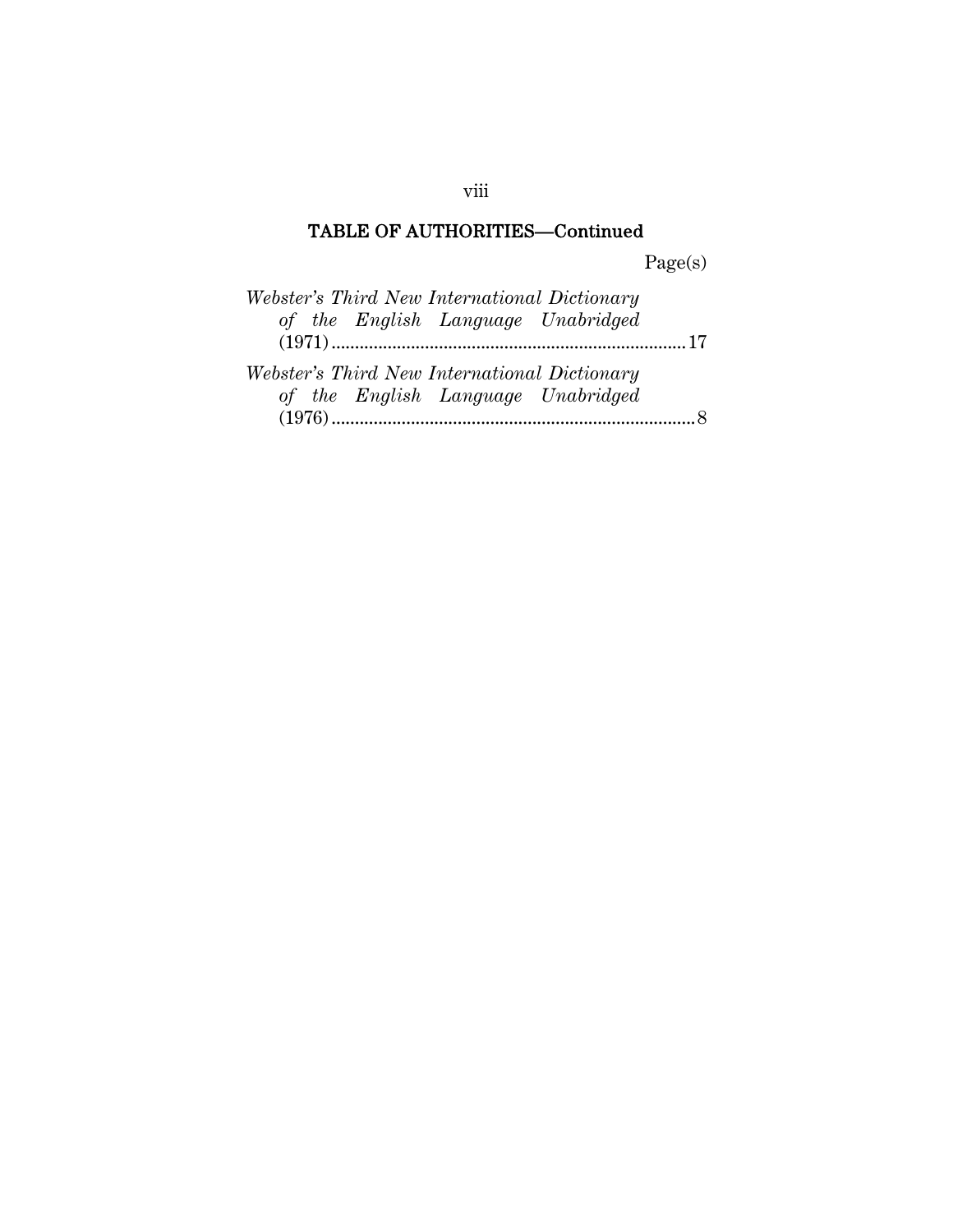#### INTRODUCTION

This Court's review is properly reserved for rare cases presenting a substantial conflict in authority or error on a critical issue of continuing importance. This is not such a case. The Federal Circuit's careful opinion correctly interpreted 35 U.S.C. § 271(f)(1) and rejected the atextual "third-party" and "multiple-component" bright line rules that the district court engrafted onto the statute at petitioners' urging. Petitioners' attack on the Federal Circuit's decision conflicts with the plain text of the statute, relies primarily on out-of-context statements from cases that did not address the questions presented, and asks the Court to create loopholes that Congress never intended. These reasons alone suffice to deny the petition.

Petitioners also fail to demonstrate that the questions presented are sufficiently important to justify review. No other Federal Circuit case had any need to decide either issue in the more than thirty years since § 271(f)(1) was enacted. Petitioners' first question presented would rarely make a difference in any case, because their proposal that inducement under  $\S 271(f)(1)$ should require the involvement of a third party could be met in most cases through the involvement of a foreign subsidiary, affiliate, or employee—a path that was only precluded here through a case-specific (and incorrect) waiver ruling.

Petitioners' second question—an issue the dissent below did not even reach—is similarly unlikely to recur. The Federal Circuit's rejection of petitioners' desired bright-line rule that "a single component supplied from the United States, *no matter how important or central to the invention*, can never constitute 'a substantial portion of the components of a patented invention'" (Pet.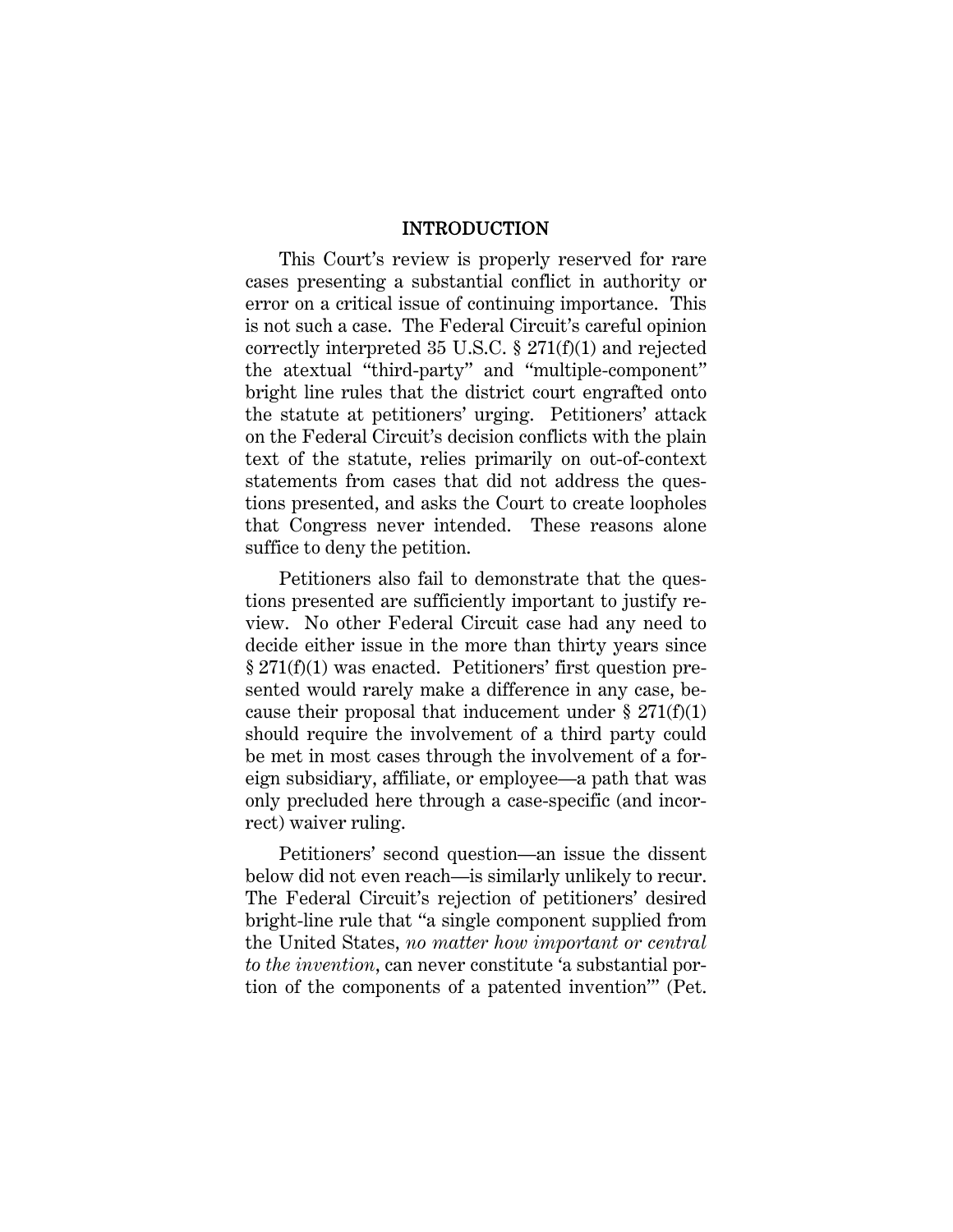App. 34a (emphasis added)) does not mean that liability under  $\S 271(f)(1)$  will be common when only a single component is supplied from the United States. To the contrary, the panel emphasized that this case involved a *fact-specific concession* from petitioners' own witness that the Taq polymerase they supply from the United States for inclusion in all of their kits was a "'main' and 'major'" component. Pet. App. 34a (quoting A6290-  $6291$ ).<sup>1</sup> Further, the requirements that the infringer have knowledge of the patent and intend to cause the infringing act eliminate the risk that an unwitting supplier of a single component would be held liable under  $§$  271(f)(1).

Finally, the interlocutory nature of the petition strongly counsels against review. The Federal Circuit remanded to the district court for further proceedings. Although Promega disagrees with petitioners' pending argument to the district court that a new trial should be held on the issue of past damages, the district court must still resolve certain post-trial motions that had been mooted by its original ruling.

For all these reasons, the petition should be denied.

#### STATEMENT

#### A. Petitioners' Infringement And The Jury's **Verdict**

Promega and petitioners are direct competitors in the market for DNA test kits based on the amplification of short tandem repeat ("STR") loci in DNA. Pet. App. 5a. STR loci are DNA sequences that are useful for identification because they vary among individuals.

<sup>1</sup>  $1$  Citations that begin with "A" refer to the Court of Appeals Joint Appendix.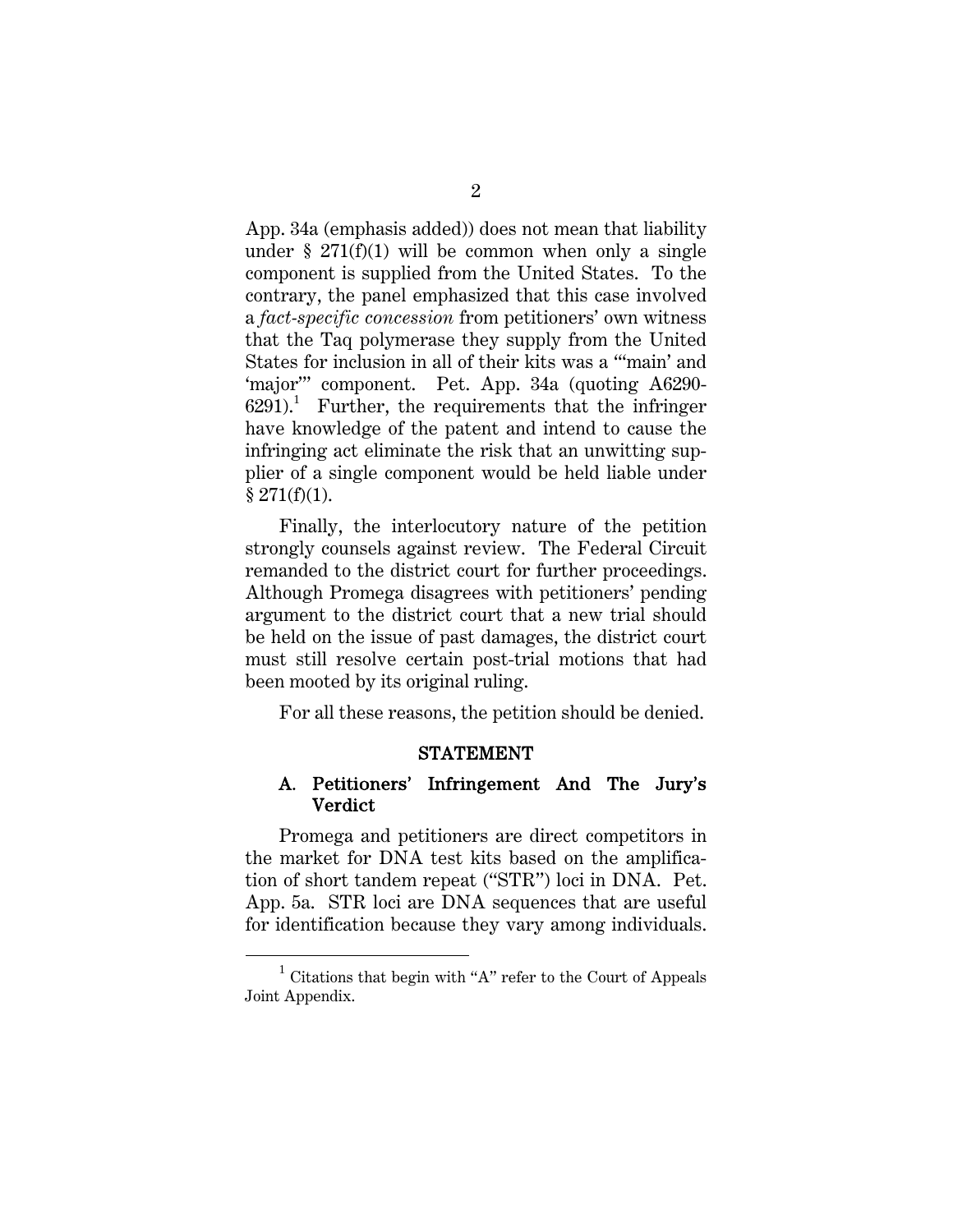*Id.* 3a. To compare DNA samples, the relevant DNA segments of interest are "amplified," meaning that copies are made to ensure that there is a sufficient sample for analysis. *Id.* The STR kits at issue in this case are used in a wide variety of applications, including forensic identification, paternity testing, medical treatment, and research. *Id.* 3a, 8a; A956.

Promega licensed petitioners to practice certain patents held or exclusively licensed by Promega, but required that petitioners limit their sales to specified fields. After petitioners embarked on a concerted campaign to expand their sales beyond the licensed fields, $\frac{2}{3}$ Promega sued petitioners for infringement of five patents. The four asserted "Promega patents," which are no longer at issue, claimed DNA test kits for simultaneously analyzing multiple STR sequences comprising specific loci. The asserted "Tautz patent" (U.S. Reissue Patent No. RE37,984) claimed a broader set of kits for analyzing nucleotide sequences with a repeat motif. A408. Tautz was the first patent application to describe STR loci and is considered a foundational patent in STR technology. A1928-1929; A2004. Petitioners have never challenged the validity of the Tautz patent or denied that claim 42 of the Tautz patent reads on all of petitioners' accused kits. The Tautz patent has now expired, but Promega is still entitled to damages for petitioners' infringing use during the patent's term.

At summary judgment, the district court rejected petitioners' license and invalidity defenses and found that petitioners' unlicensed sales directly infringed claim 42 of the Tautz patent and many of the asserted

<sup>2</sup> *See* A5505-5506; A6523-6536; A6540-6546; A6567-6570; A6578-6606; A6615-6635; A6639-6640; A9108; A9120-9126; A9153- 9159.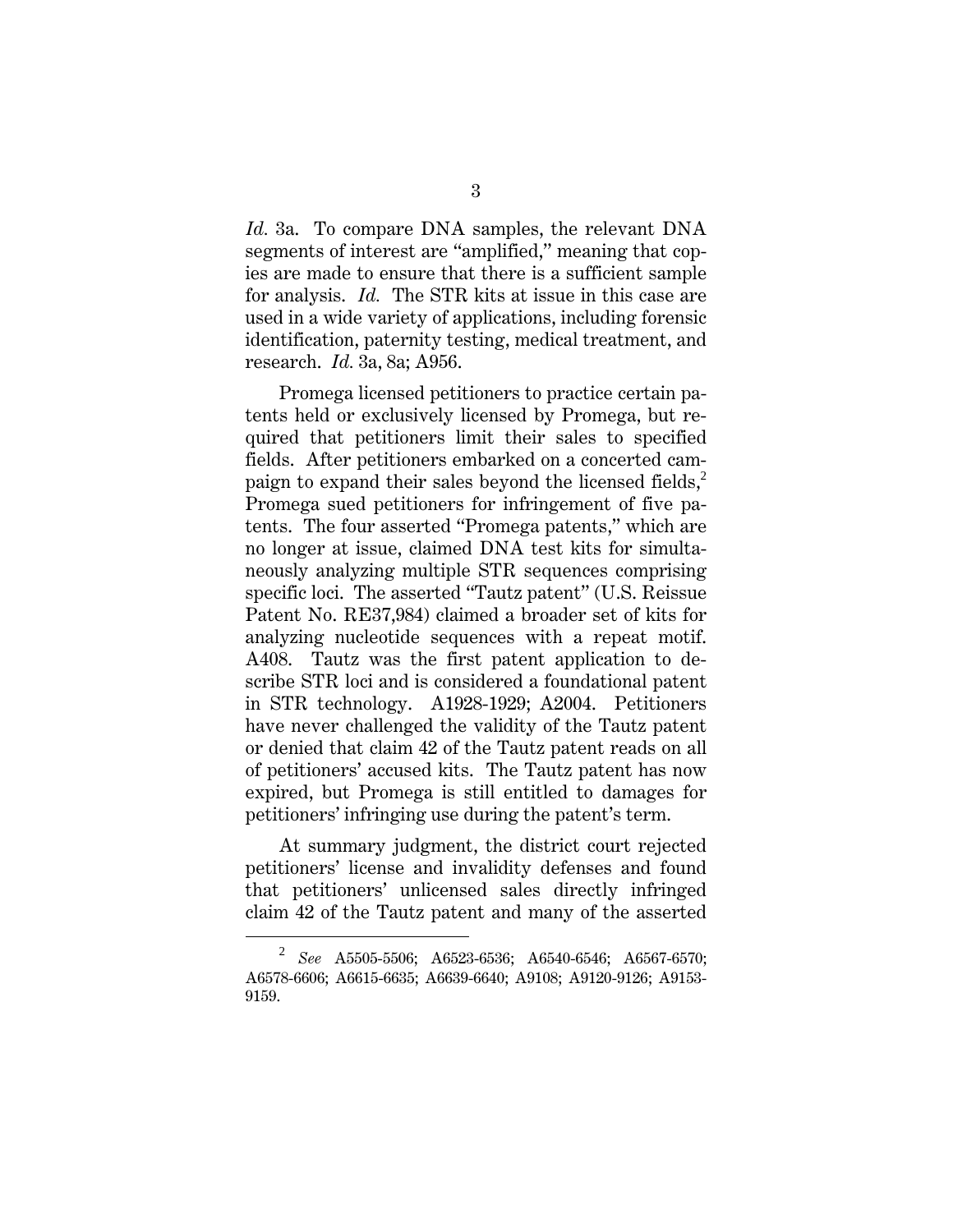claims in the Promega patents. Pet. App. 9a-10a. Damages and willfulness were then tried to a jury. At trial, Promega presented evidence of damages from petitioners' extensive infringing sales in the United States. It also presented evidence of damages due to petitioners' U.S. supply of a "substantial portion" of the components of claim 42 of the Tautz patent in a manner that induced combination by workers at petitioners' facility in the United Kingdom in a way that would infringe the Tautz patent if performed in this country. *See* 35 U.S.C. § 271(f)(1) ("Whoever without authority supplies or causes to be supplied in or from the United States all or a substantial portion of the components of a patented invention, where such components are uncombined in whole or in part, in such manner as to actively induce the combination of such components outside of the United States in a manner that would infringe the patent if such combination occurred within the United States, shall be liable as an infringer.").

For example, petitioners' own witness conceded that, for every accused product, petitioners supplied Taq polymerase—which petitioners' witness admitted was a "'main' and 'major'" component (Pet. App. 34a) from the United States. *Id.* & n.15. Petitioners also conceded that they supplied a second component from the United States for at least three kits that accounted for a large amount of their sales. A6282-6285.

The jury was asked to determine what proportion of petitioners' sales should be included in the damages calculation, and it found that all of petitioners' sales were for kits that infringed under  $\S 271(a)$  or  $\S 271(f)(1)$ . Pet. App. 11a. The jury then subtracted the licensed sales and awarded Promega the profits that it lost as a result of petitioners' infringement. *Id.* The jury also found that petitioners' infringement was willful. *Id.*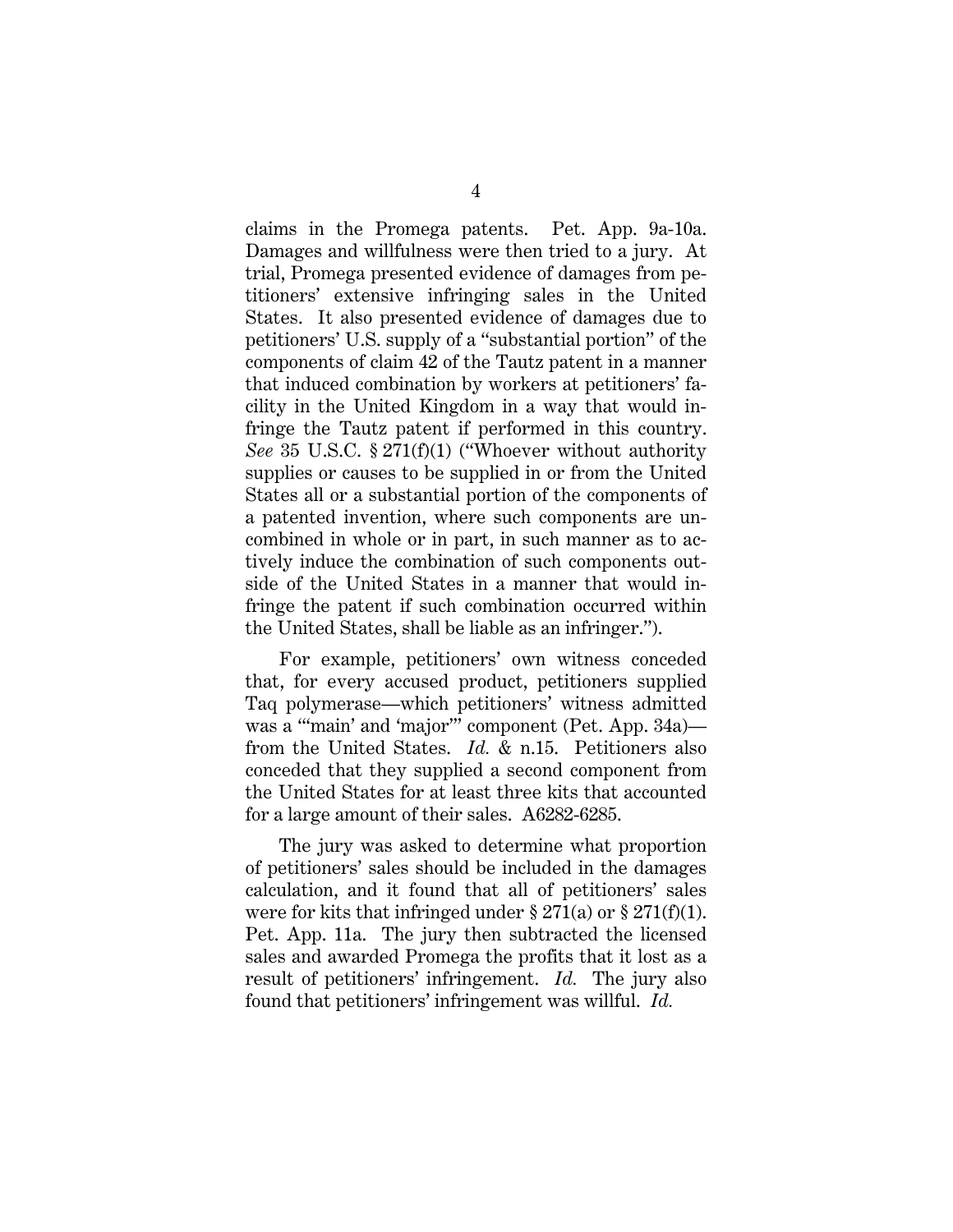#### B. The District Court's Decision

After trial, the district court set aside the jury verdict and granted petitioners judgment as a matter of law based on two novel theories. First, the court held that  $\S 271(f)(1)$ , which makes a defendant that ships overseas "all or a substantial portion of the components of a patented invention" liable for infringement if it induces the "combination of such components outside of the United States," requires the involvement of an *unrelated third party*, meaning that a company that ships components for assembly of the patented product abroad can avoid liability as long as it performs the overseas assembly itself. Pet. App. 23a; A2347-2351. The district court reached this conclusion reluctantly, admitting that "it makes little sense to prohibit a party from supplying another with components while permitting the party to supply itself." A2350.

Second, the district court held that supplying a single component (as opposed to two or more components) from the United States can *never* give rise to liability under § 271(f)(1). Pet. App. 23a; A2342-2345.

Having set aside the verdict based on its interpretation of  $\S 271(f)(1)$ , the district court declined to rule on petitioners' remaining JMOL motions on the ground that they were moot. A2353-2354.

#### C. The Court Of Appeals' Decision

The Federal Circuit rejected both of the rigid rules adopted by the district court. First, the court held that "no third party is required" for infringement under § 271(f)(1). Pet. App. 24a. The court noted that nothing in the statute "limit[s] the reach of  $\S 271(f)(1)$  to 'third parties' or 'another.'" *Id*. 26a. To the contrary, the word "induce" can simply mean "'to bring about, to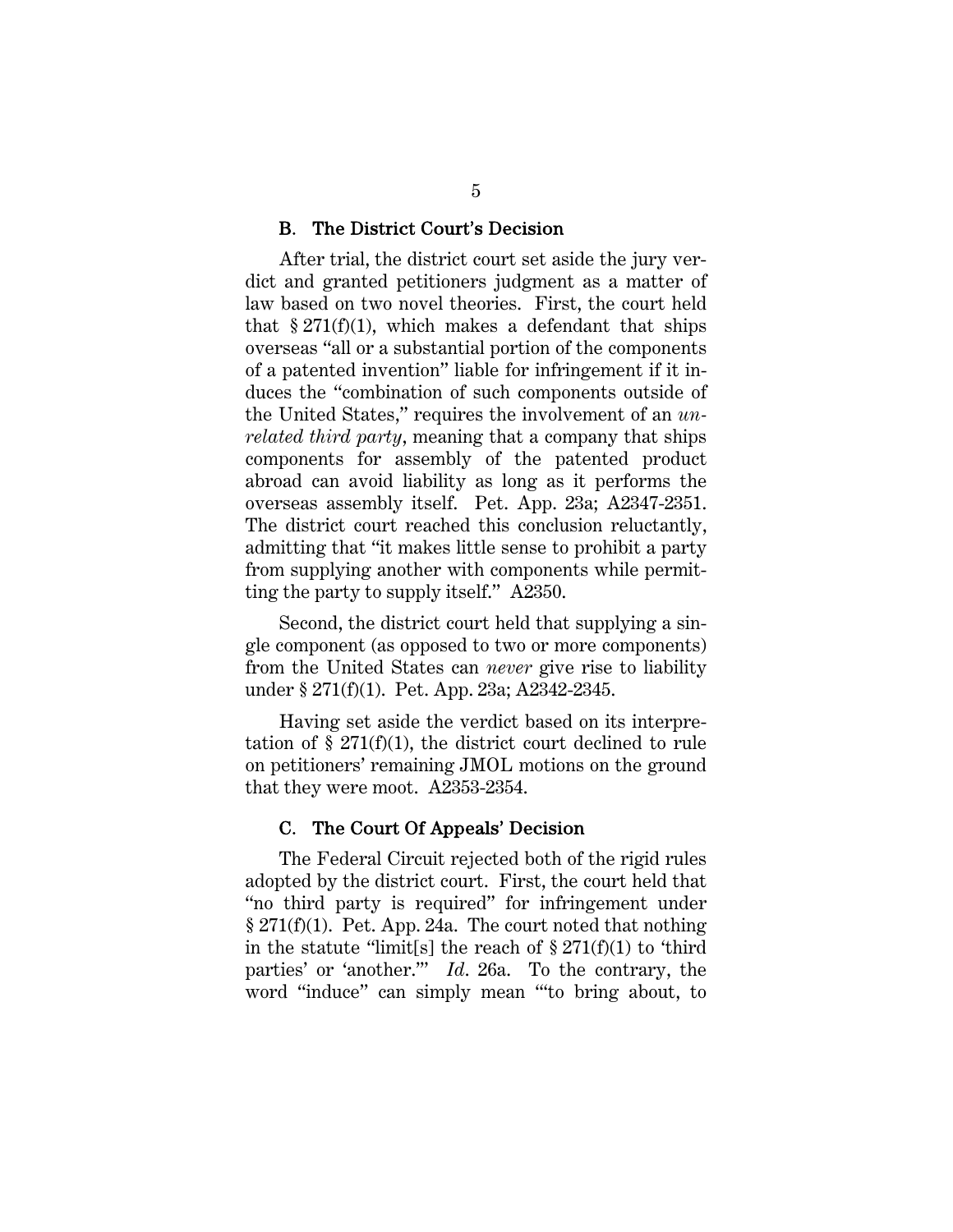cause,'" and this broader definition is appropriate because § 271(f)(1) "is written such that an activity—the combination'—is the object of 'induce,' not a person." *Id*. 24a. The panel also noted that none of the cases that refer to inducing "another" in the context of fact patterns involving third parties actually had to consider the argument petitioners raise here, namely that a party otherwise liable under  $\S 271(f)(1)$  could somehow escape liability by sending the same shipment for combination by its own foreign division or subsidiary. *Id*. 27a.

Second, the Federal Circuit held that "there are circumstances in which a party may be liable under § 271(f)(1) for supplying or causing to be supplied a single component for combination outside the United States" (Pet. App. 28a) and "disagree[d] with the district court that a single component supplied from the United States, no matter how important or central to the invention, can never constitute 'a substantial portion of the components of a patented invention'" (*id*. 34a). The court explained that "the ordinary meaning of 'substantial portion'" focuses on whether a component is "'important' or 'essential'" and does not "necessarily require[] a certain quantity." *Id*. 28a-29a. The panel then carefully analyzed and rejected petitioners' arguments, which misread the statute's reference to the "components" of a patented invention (*id*. 29a-30a), made an inapt comparison between  $\S 271(f)(1)$  and  $(2)$ (*id*. 30a), and incorrectly interpreted two footnotes in *Microsoft Corp.* v. *AT&T Corp*., 550 U.S. 437 (2007) (*id*. 31a-33a). Finally, the panel held that substantial evidence—including an admission by petitioners' own witness—supported the jury's verdict under § 271(f)(1) in the particular circumstances of this case. *Id*. 33a-35a.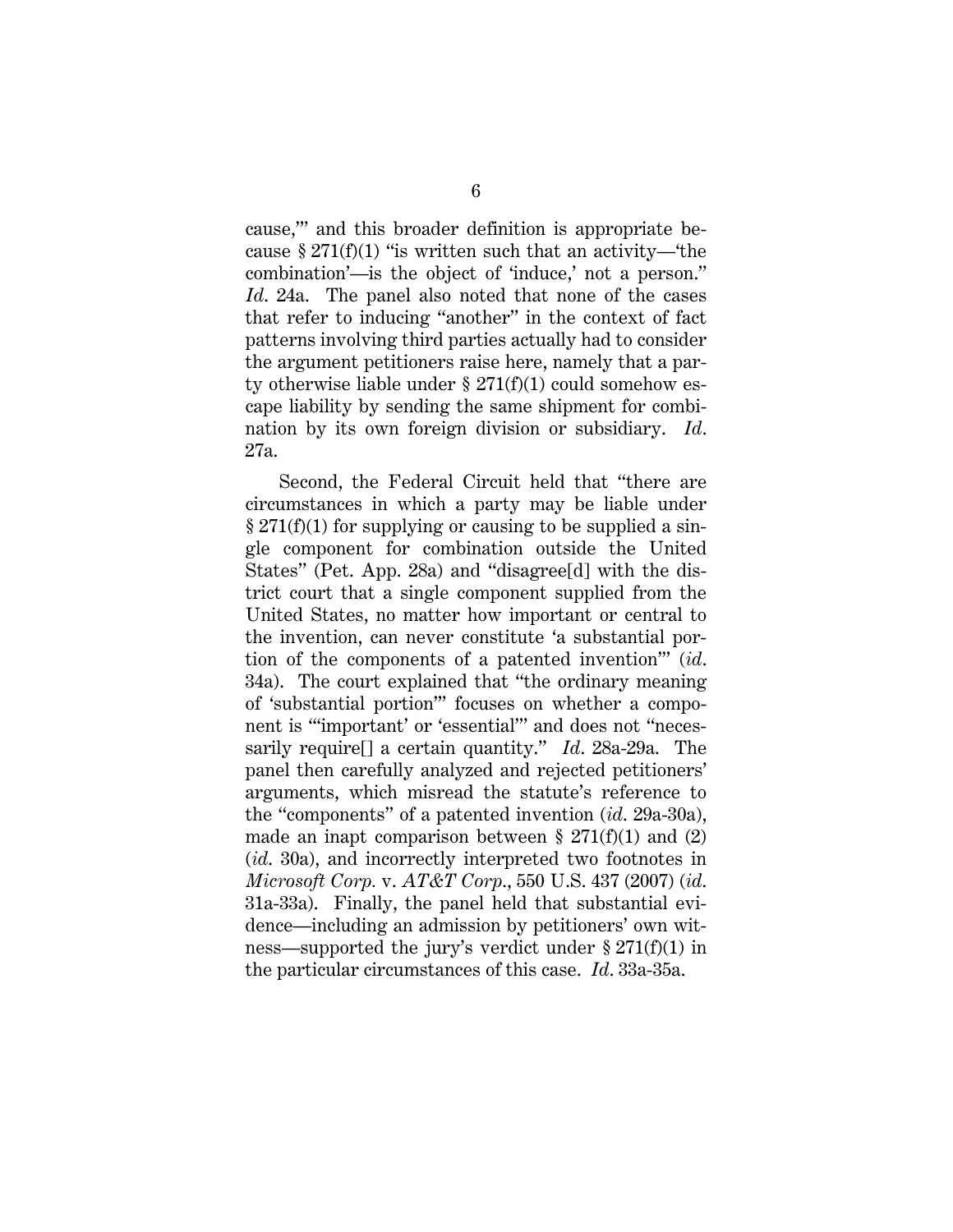Chief Judge Prost dissented on the ground that § 271(f)(1)'s "requirement of active inducement … necessarily mean[s] inducement of *another*." Pet. App. 39a. The dissent did not consider petitioners' proposed multiple-component rule. *Id*. 39a n.1.

Petitioners requested rehearing en banc, raising the same issues presented in their petition for certiorari. The Federal Circuit denied rehearing without dissent. Pet. App. 68a*.*

The case then returned to the district court where the parties briefed the proper scope of the proceedings on remand. Among other things, petitioners argued that the district court "should not reinstate the verdict" but rather should "initiate proceedings so that damages tied specifically to the Tautz patent can be determined afresh." Dkt. 796, at 16, No. 10-cv-281 (W.D. Wis. May 1, 2015). Petitioners also argued that, even if the damages award were reinstated as Promega seeks, "five outstanding Life JMOL motions … must be decided" because "[n]one of these remaining motions have been mooted by the Federal Circuit's decision." *Id*. Promega disagrees with much of petitioners' argument, but agrees that "two post-trial motions remain to be decided after the damages verdict is reinstated." Dkt. 802, at 10, No. 10-cv-281 (W.D. Wis. May 15, 2015).

#### REASONS FOR DENYING THE PETITION

#### I. THE FEDERAL CIRCUIT'S REJECTION OF PETITIONERS' RIGID THIRD-PARTY INDUCEMENT RULE WAS COR-RECT AND DOES NOT WARRANT REVIEW

#### A. The Federal Circuit Correctly Rejected Petitioners' Third-Party Inducement Rule

The Federal Circuit correctly rejected petitioners' argument—unsupported by statutory text, case law, or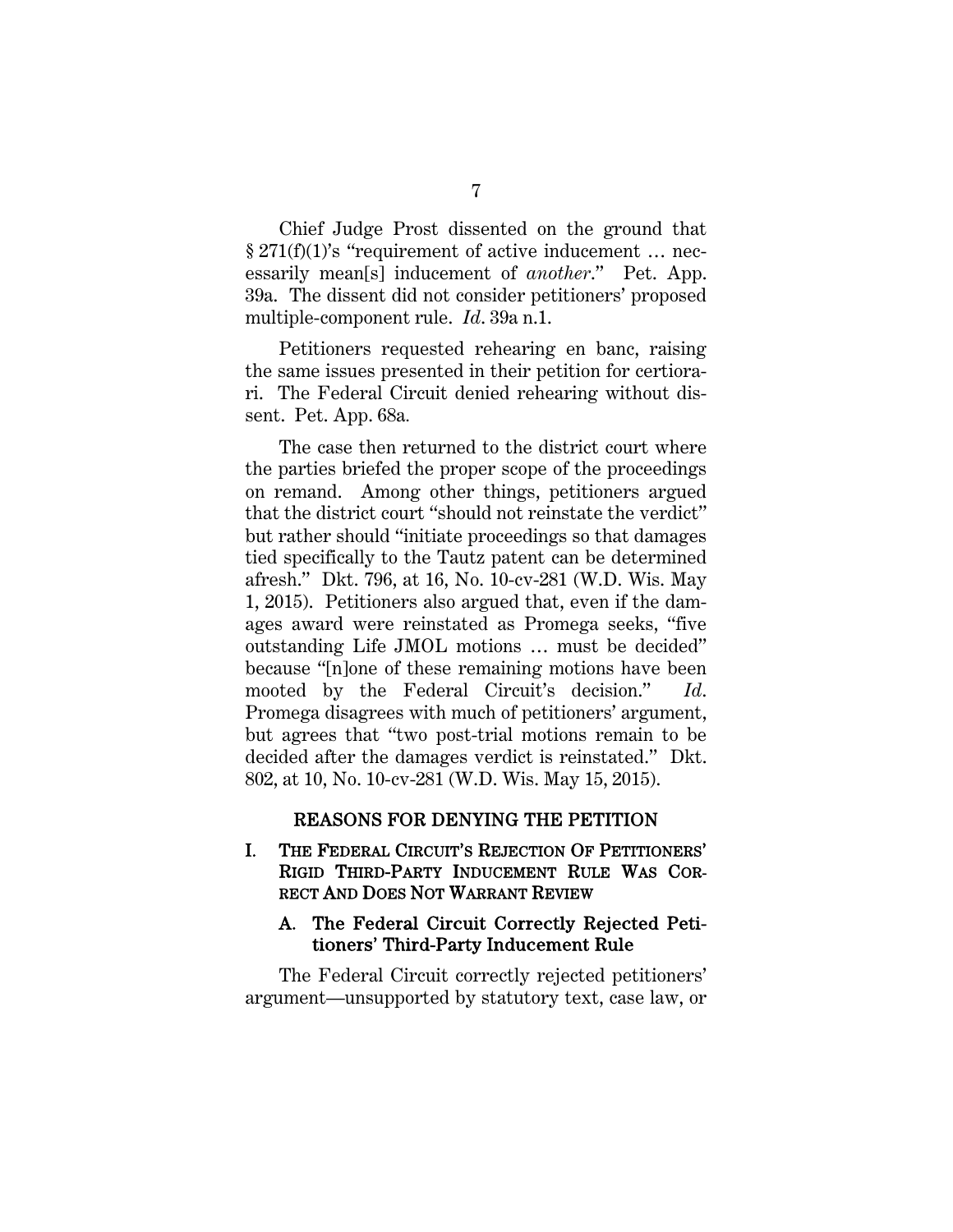common sense—that liability under  $\S 271(f)(1)$  requires a third party's involvement. Section 271(f)(1) imposes liability on a person who supplies from the United States "all or a substantial portion of the components of a patented invention" "in such manner as to *actively induce the combination* of such components outside of the United States in a manner that would infringe" if done here. 35 U.S.C. § 271(f)(1) (emphasis added). Nothing in that language allows a company that would be liable for sending a shipment abroad for combination by a third party to escape liability merely by sending the same shipment abroad for combination by its own foreign operations.

Section 271(f)(1) does *not* state that a *third party* must be induced. Indeed, the object of the word "induce" is not even a person but a result ("induce *the combination*"). In that context, the word "induce" simply means "to bring … about" or "cause." *E.g.*, *Black's Law Dictionary* 697 (5th ed. 1979) ("To bring on or about, to affect, cause"); *Black's Law Dictionary* 915 (4th ed. 1951) (same); II *Webster's Third New International Dictionary of the English Language Unabridged* 1154 (1976) ("to bring on or bring about"); *Webster's New Collegiate Dictionary* 583 (1981) ("effect, cause" (capitalization altered)); *American Heritage Dictionary of the English Language* 671 (1969) ("To stimulate the occurrence of; cause"); *Webster's Collegiate Dictionary* 512 (5th ed. 1946) ("To bring on or about; effect; cause); *see also* VII *Oxford English Dictionary* 888 (2d ed. 1989) ("To bring about, bring on, produce, cause, give rise to."); *American Heritage Dictionary* 657 (2d college ed. 1985) ("To bring about the occurrence of; cause.").

To be sure, one way to "bring about" or "cause" the combination could be by persuading an unrelated third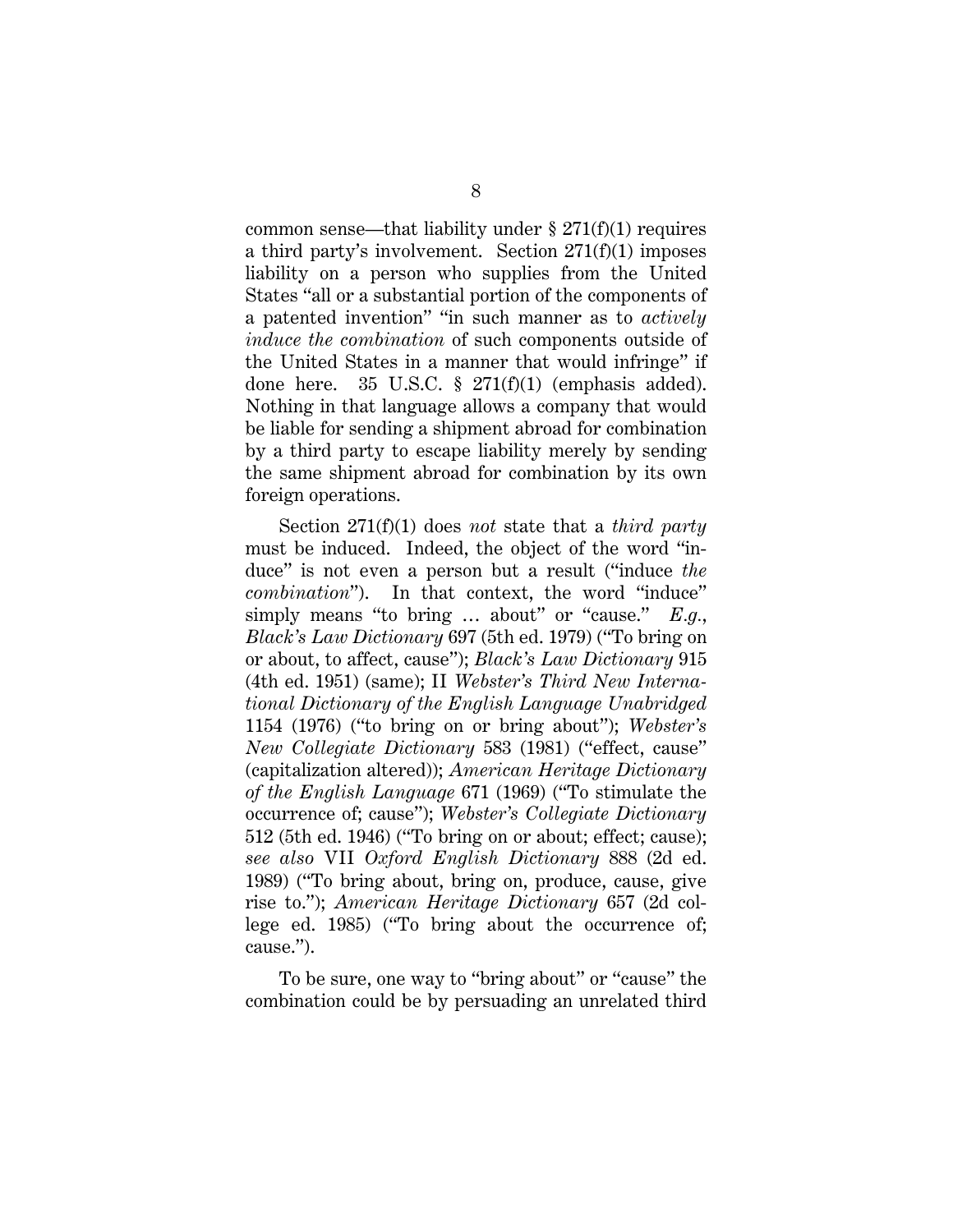party to act. But the plain language of  $\S 271(f)(1)$  is not limited to such cases, and petitioners' attempt to engraft such a limitation improperly rewrites the statute. As the Federal Circuit explained,

The statute is written such that an activity— "the combination"—is the object of "induce," not a person. Had Congress wanted to limit "induce" to actions completed by two separate parties, it could easily have done so by assigning liability only where one party actively induced *another* "to combine the [patented] components." Yet, "another" is absent from  $§ 271(f)(1).$  Instead, the focus of the statute is to induce "*the combination* of the components of the patented invention."

Pet. App. 24a-25a (second emphasis added; footnote omitted).

The absence of any statement that a third party must perform the combination or be induced stands in contrast to other provisions specifying the involvement of a third party. *See* 35 U.S.C. § 271(i) ("'offer to sell' *by a person other than the patentee*" (emphasis added)); *id.* § 271(d)(2) ("licens[ing] or authoriz[ing] *another* to perform" (emphasis added)); Pet. App. 24a n.9 (citing statutes that, unlike  $\S 271(f)(1)$ , are framed in terms of the inducement of another person).

Moreover, even if "induce" meant only "persuade" rather than "cause," there is nothing unusual about saying that a person persuaded or induced himself to engage in a course of action. *E.g.*, VII *Oxford English Dictionary* 887 ("I have the more willingly induced myself to this unequal task[.]"); 92 Cong. Rec. 4935 (1946) (Rep. Crawford) ("I cannot conscientiously induce myself to go along on such a program."); Charlotte Brontë,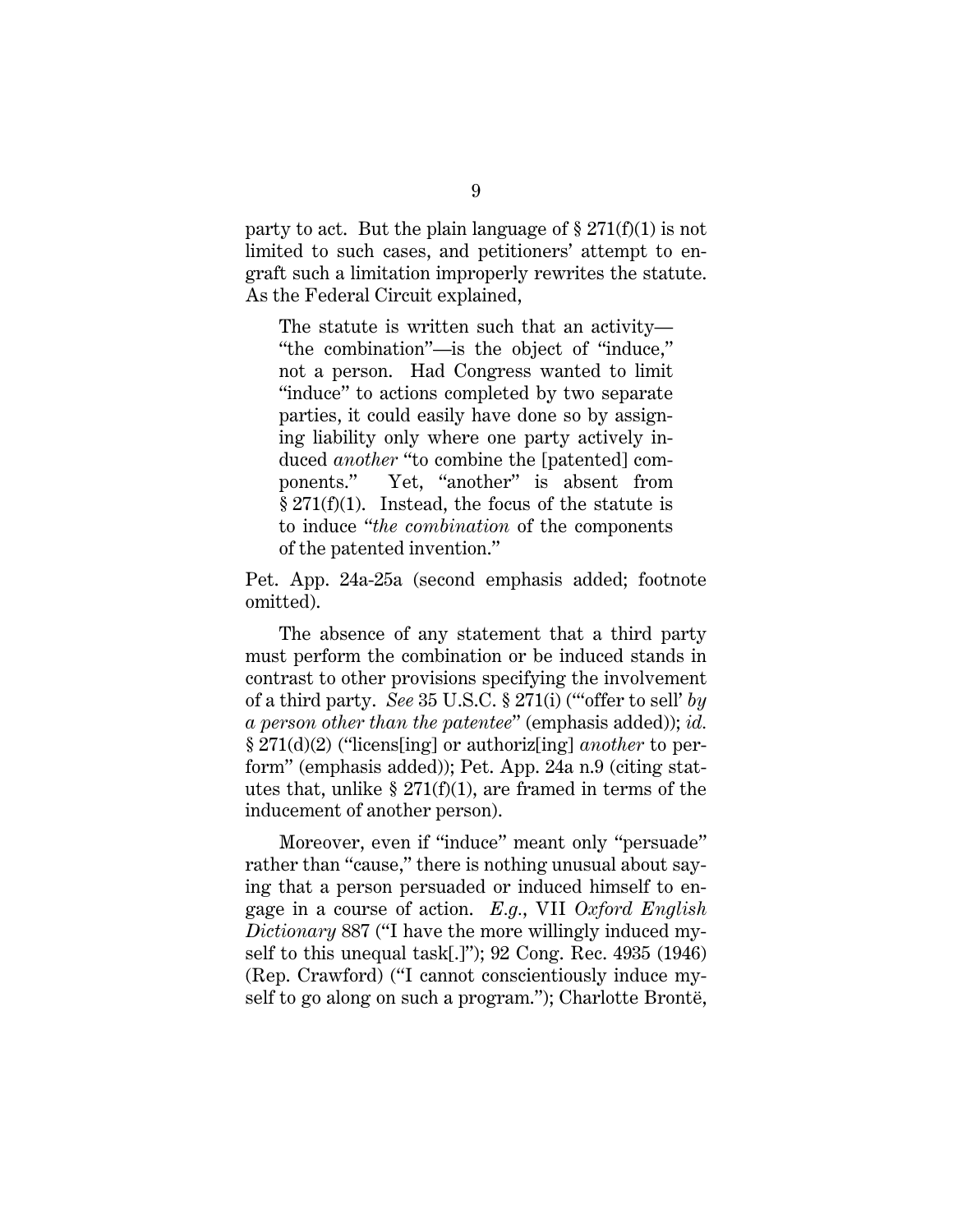*Jane Eyre* 345 (Simon & Schuster 2009) (1847) ("I could not persuade myself to affix them[.]"); William Shakespeare, *Othello*, act 2, sc. 3 ("I persuade myself, to speak the truth.").

The history and purpose of  $\S 271(f)(1)$  likewise support the panel's interpretation. Section  $271(f)(1)$  was enacted in response to this Court's decision in *Deepsouth Packing Co.* v. *Laitram Corp.*, 406 U.S. 518 (1972). In *Deepsouth*, the Court held that a defendant could avoid direct infringement liability under § 271(a) by shipping the components of a patented invention for assembly abroad. *Id.* at 527-529. Congress responded by enacting  $\S 271(f)(1)$  to prevent the circumvention of U.S. patent rights through this loophole. It is unreasonable to think that in closing one loophole for exporters, Congress intended to create a *new* loophole that eliminated liability only for those exporters *most complicit* in the foreign assembly—*i.e.*, those who export a substantial portion of the components and then perform the assembly *themselves*. The statute certainly gives no indication that Congress intended for it to be so fruitless and easily circumvented.

Petitioners' primary argument for their absurdly narrow reading of  $\S 271(f)(1)$  relies on quotations from cases that refer to inducement of "another." Pet. 13-14 (citing *Global-Tech Appliances, Inc.* v. *SEB S.A.*, 131 S. Ct. 2060, 2065 (2011); *Metro-Goldwyn-Mayer Studios Inc.* v. *Grokster, Ltd*., 545 U.S. 913, 935 (2006); and *Commil USA, LLC* v. *Cisco Sys., Inc.*, 135 S. Ct. 1920, 1924 (2015)); *see also* Pet. App. 39a-40a. But references to "another" in cases that happened to involve third parties are unremarkable and do not prejudge the question here. The cases cited by petitioners and the dissent below focused on the *mens rea* required for inducement liability; none actually considered whether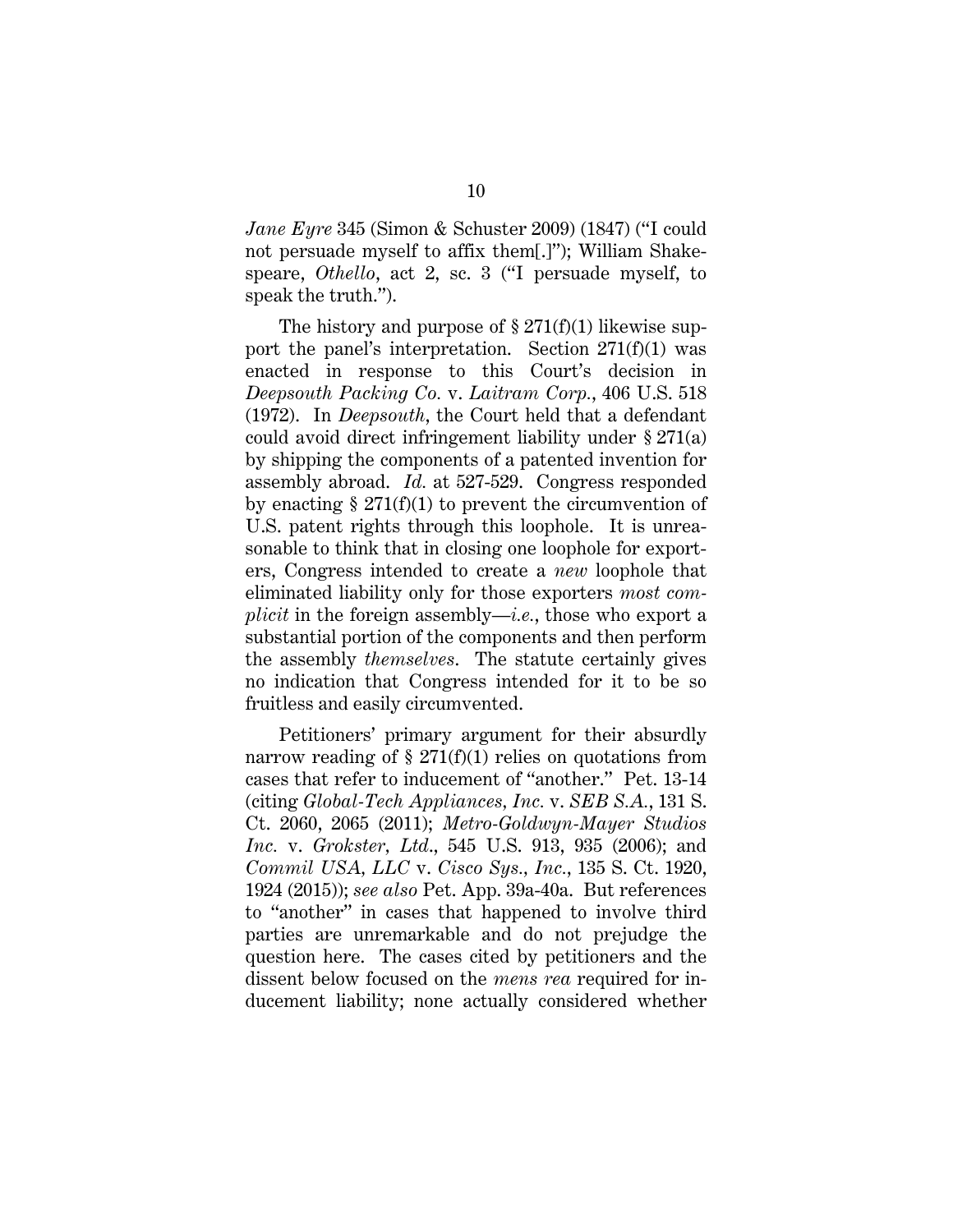the presence of a third party was required for inducement. This Court has never held that induced infringement requires the presence of a third party.

The argument that the panel created a conflict between the meaning of "induce" in § 271(b) and (f) similarly rests on the false assumption that the issue of third-party involvement under § 271(b) is settled when, in fact, the question has never arisen.<sup>3</sup> Indeed, because inducement liability under § 271(b) presupposes a direct infringer under § 271(a), *Limelight Networks, Inc.* v. *Akamai Techs., Inc.*, 134 S. Ct. 2111, 2117 (2014), a party that induced its own direct infringement would also be liable as a direct infringer under § 271(a), making it unnecessary for the patentee to rely on an inducement theory. It is only when the induced act does not itself trigger direct infringement liability under § 271(a)—*e.g.*, when it occurs outside the United States—that liability for inducement of one's own conduct becomes important. But the fact that there has been no need to decide the full scope of what it means to induce infringement under § 271(b) does not mean that the scope of  $\S 271(f)(1)$  should be artificially constrained.

Unable to find support in the language, history, or purpose of  $\S 271(f)(1)$ , petitioners turn to the presumption against extraterritoriality. Pet. 16-20. But the on-

<sup>3</sup>  $3$  Were it settled that a party could never induce its own acts, the entire § 271(b) issue decided in *Limelight Networks, Inc.* v. *Akamai Technologies, Inc.*, 134 S. Ct. 2111 (2014), would have been moot. In that case, it was undisputed that Limelight directly performed all but one or two steps of the patented methods, and thus the § 271(b) argument that Limelight induced *all* the steps of the patented method necessarily depended on the premise that, for most of those steps, Limelight was inducing its *own* performance of those steps.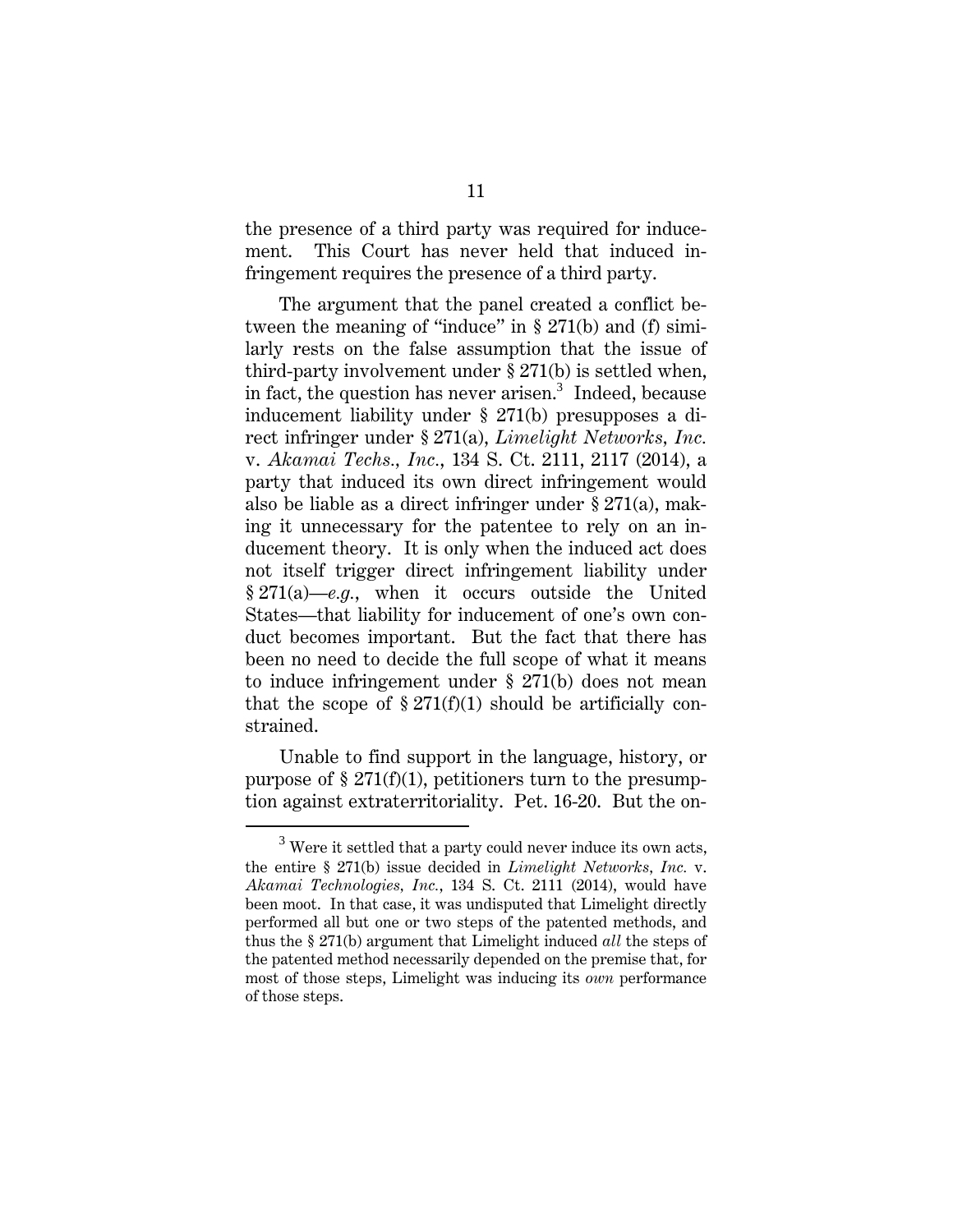ly activity regulated by § 271(f)(1) is domestic supply of "all or a substantial portion of the components of a patented invention" with the requisite intent that the patented invention be assembled. Nor does the presumption provide a sufficient basis for narrowing the scope of § 271(f)(1) in a way that would be both arbitrary and contrary to its text and purpose. For example, petitioners never explain why the principles behind the presumption would be served by holding a domestic actor liable for shipping a substantial portion of the components of a patented invention overseas for assembly by a *foreign* actor (as under petitioners' proposed rule) but allow immunity when the *domestic* actor that made the shipment also does the assembly abroad, thus establishing an even tighter connection to the United States. Far from applying the presumption against extraterritoriality, petitioners turn the presumption on its head.<sup>4</sup>

The Federal Circuit's decision was correct, and there is no need for further review.

 $\overline{4}$ <sup>4</sup> Petitioners' amicus argues that the Court should use this case to "signal to the Federal Circuit to take the presumption against extraterritoriality seriously." Holbrook Amicus Br. 2. But the allegation that the Federal Circuit has a "penchant" for ignoring the presumption (*id*. 8) is belied by the numerous cases in which it has applied the presumption. *E.g.*, *Carnegie Mellon Univ.*  v. *Marvell Tech. Group*, 2015 WL 4639309, at \*19-20 (Fed. Cir. Aug. 4, 2015); *Halo Elecs., Inc.* v. *Pulse Elecs., Inc*., 769 F.3d 1371, 1380 (Fed. Cir. 2014); *Cardiac Pacemakers, Inc.* v. *St. Jude Med., Inc.*, 576 F.3d 1348, 1365 (Fed. Cir. 2009). The assertion that the Federal Circuit "fail[ed] to mention" the presumption in this case (Holbrook Amicus Br. 10) is also wrong. *See* Pet. App. 27a n.10 ("We are mindful of the fact that the Supreme Court has cautioned against the extraterritorial application of United States law.").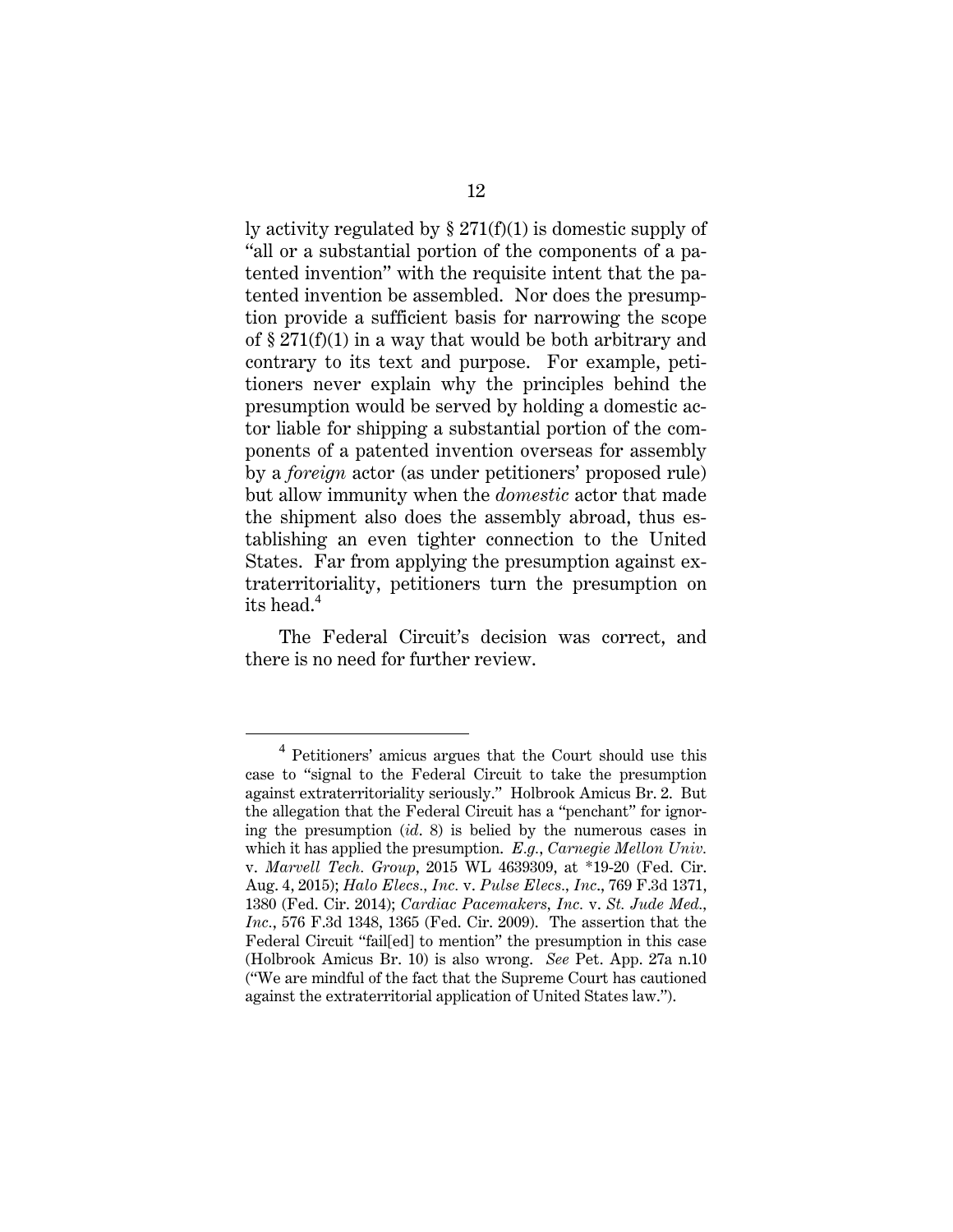#### B. Petitioners' Third-Party Inducement Argument Is Not Sufficiently Important To Warrant Review

In addition to their failure to identify any legal error, petitioners have not demonstrated that the question of third-party inducement under  $\S 271(f)(1)$  is sufficiently important to warrant this Court's review. The question has arisen in only a handful of cases in the more than thirty years since § 271(f) was enacted, the Federal Circuit's decision is consistent with those prior cases, and petitioners and their amici offer no reason to think that the issue will come up with regularity in the future.

Petitioners' rhetoric about an "expansion" of liability and "economic dislocation[]" (Pet. 20, 21) ignores the fact that, far from broadening the scope of liability, the Federal Circuit's rejection of petitioners' third-party inducement argument simply applied the same interpretation as every district court that had considered the question in the decades before this case. *E.g.*, *Moore U.S.A. Inc.* v. *Standard Register Co.*, 144 F. Supp. 2d 188, 195 (W.D.N.Y. 2001) (finding that § 271(f)(1) "extends infringement liability to parties that supply 'all or a substantial portion of the components of a patented invention' for assembly outside the United States *regardless* of whether that party enlisted the aid of a third-party"); *T.D. Williamson, Inc.* v. *Laymon*, 723 F. Supp. 587, 592 (N.D. Okla. 1989) (rejecting defendant's argument that would "create a[] loophole allowing infringers to eschew dealing with foreign parties in order to avoid liability for 'active inducement'"), *aff'd*, 923 F.2d 871 (Fed. Cir. 1990). Petitioners have not presented any evidence that these prior decisions, which have been in place for years, have led to the type of negative consequences they predict.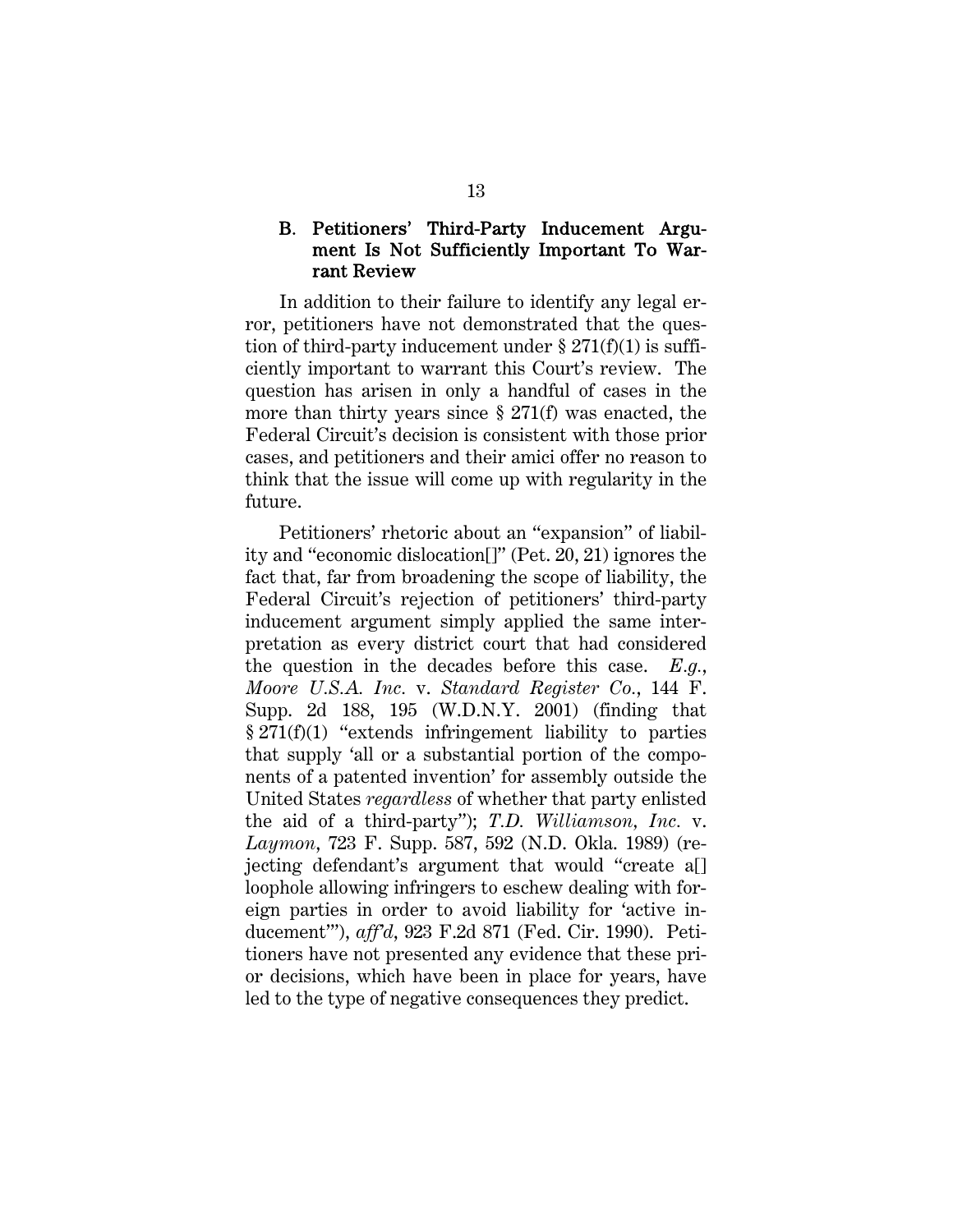Moreover, the issue is unlikely to arise with any frequency in the future. Even if "induce the combination" meant inducing the combination by "another" as petitioners suggest (Pet. 3), in most instances it would be relatively easy to identify a foreign subsidiary, division, affiliate, or employee that had been induced and could be the putative "third party." *E.g.*, *Orthokinetics, Inc.* v. *Safety Travel Chairs, Inc.*, 806 F.2d 1565, 1578- 1579 (Fed. Cir. 1986) (corporate officer inducement liability is "well settled"); *Jacobs Vehicle Sys., Inc.* v. *Pacific Diesel Brake Co.*, 424 F. Supp. 2d 388, 393, 395 (D. Conn. 2006) (inducement of subsidiary); *see also Kinetic Instruments, Inc.* v. *Lares*, 802 F. Supp. 976, 988 (S.D.N.Y. 1992); *Dow Chem. Co.* v. *Eby Mine Serv.*, 813 F. Supp. 749, 752 (D. Colo. 1993).

In fact, petitioners' argument regarding inducing "another" only arose because the district court incorrectly held that Promega waived its argument that the entity making the shipment from the United States and the foreign affiliates assembling the patented invention were in fact distinct entities. See A2364-2365.<sup>5</sup> The unique circumstance of the district court's waiver finding helps explain why only a handful of cases have ever addressed the question since  $\S 271(f)(1)$  was enacted

 $\frac{1}{5}$  $5$  As Promega explained in the Federal Circuit, the district court's waiver finding was incorrect. *See* Promega C.A. Br. 44 n.11; Promega C.A. Reply 16. Promega's JMOL opposition argued that  $\S 271(f)(1)$  is not limited to combination by "only a third party," in the sense of an entirely unrelated party, but instead encompasses combination by related parties, such as "an offshore division of a company." A9251. Promega's post-judgment briefing further discussed the point. *E.g*., A9317 ("Here, Defendants induced the conduct of other (albeit affiliated) corporate entities and their employees."); A9349 (noting the "distinction between a corporation and its divisions, subsidiaries, or employees").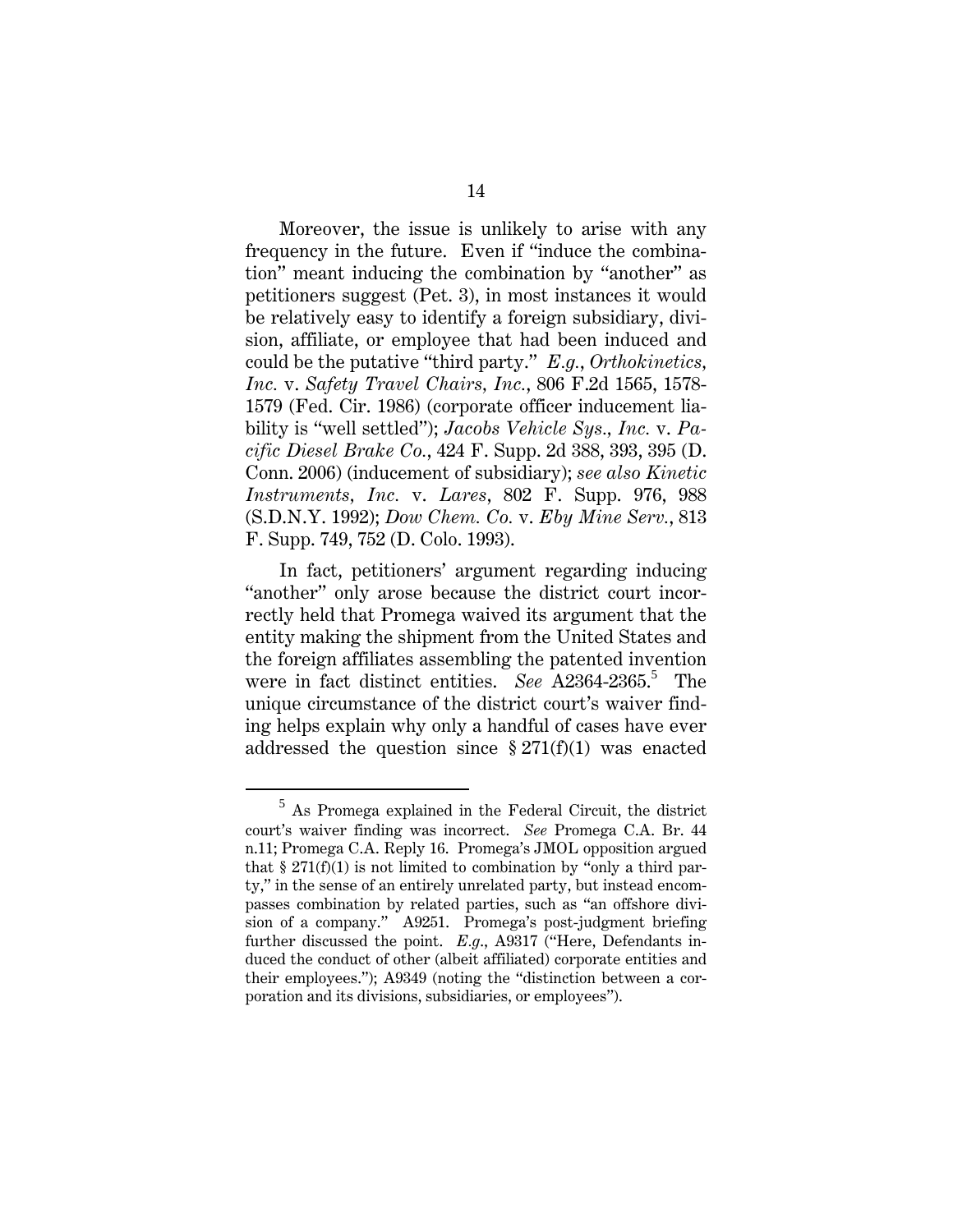and why it took three decades for the question to reach the Federal Circuit. In the vast majority of cases, a plaintiff will be able to identify an affiliate or unrelated third party who has been induced. And the typical availability of this third party, whether here or in future cases, greatly diminishes the purported importance of the question on which petitioners seek review.

The district court's case-specific waiver ruling also complicates the resolution of this particular case. The Federal Circuit had no reason to consider Promega's appeal of that erroneous waiver ruling in light of its interpretation of  $\S 271(f)(1)$ . That unresolved question, however, makes this case a bad vehicle for addressing petitioners' argument. One will search the petition in vain for a direct statement that the entity in the United Kingdom that combines petitioners' shipped components is actually the *same* legal entity that made the shipment from the United States, as opposed to an affiliated but still distinct legal entity. Nor have petitioners ever alleged that the employees who induced the combination were the same as the employees who completed the combination. Petitioners' argument about inducement of "another" thus depends on either (1) ignoring these affiliates through a case-specific waiver finding that the Federal Circuit did not review and would likely reverse, or (2) stretching even farther beyond the statutory text to require not only the involvement of "another" but also that the other person be a wholly unrelated third party.<sup>6</sup> This complicated procedural posture strongly counsels against review.

<sup>6</sup>  $6$  The Federal Circuit framed the latter point as whether "Congress intended  $\S 271(f)(1)$  to hold companies liable for shipping components overseas to third parties, but not for shipping those same components overseas to themselves *or their foreign*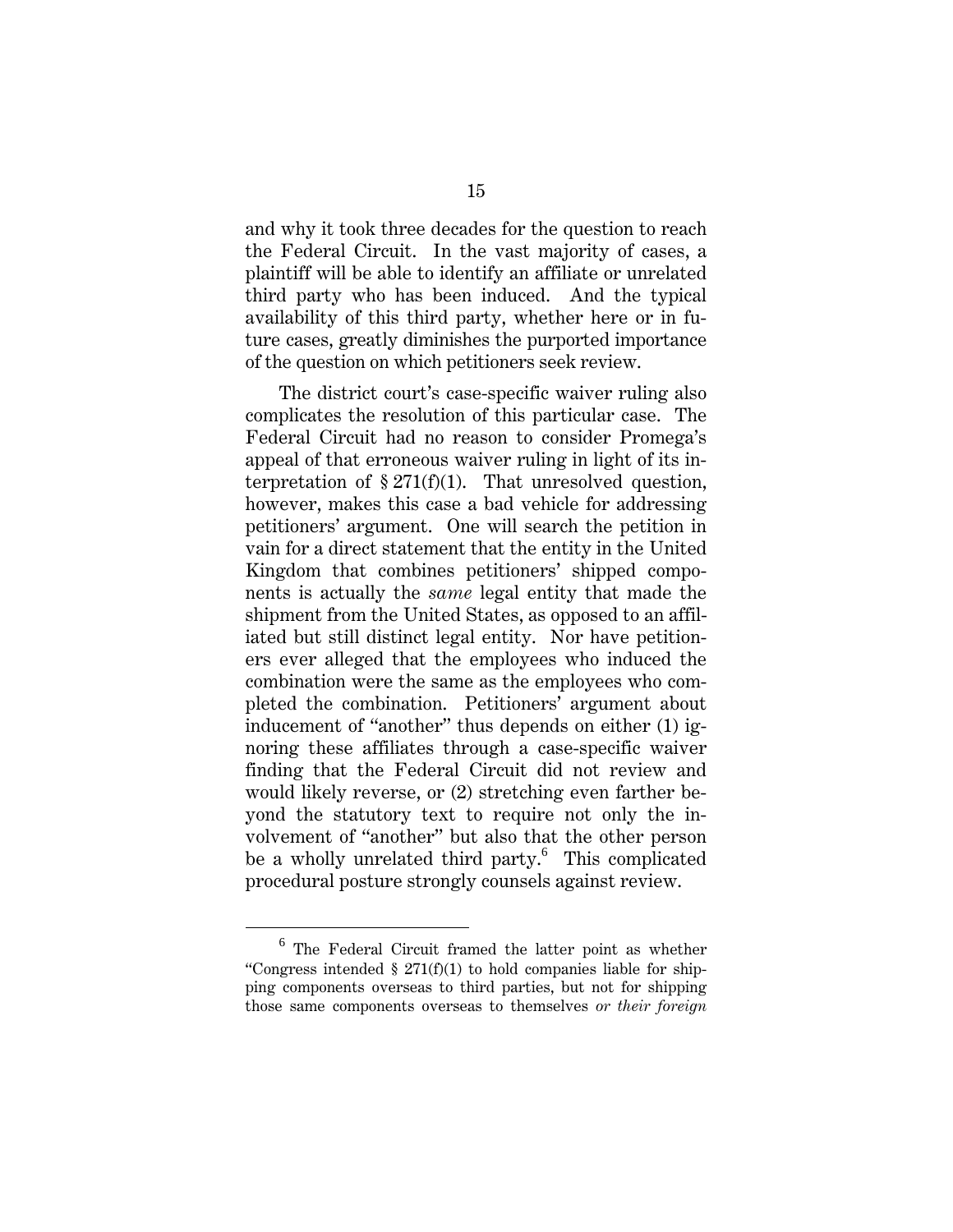#### II. THE FEDERAL CIRCUIT'S REJECTION OF PETITIONERS' RIGID MULTIPLE-COMPONENT RULE WAS CORRECT AND DOES NOT WARRANT REVIEW

#### A. The Federal Circuit Correctly Rejected Petitioners' Multiple-Component Inducement Rule

At petitioners' urging, the district court overrode the jury's verdict on the ground that the supply of a single component from the United States—no matter how important—can *never* give rise to liability under § 271(f)(1). A2345. The Federal Circuit correctly rejected that rigid, unsupported rule. The statute does not say that a party must supply "components" from the United States; it says that a party must supply "all or a *substantial portion* of the components *of a patented invention*." 35 U.S.C. § 271(f)(1) (emphases added).

Substantiality is a fact question that requires a case-specific analysis of what is being supplied from the United States and its relationship to the patented invention across multiple dimensions, including not only quantity but also relative importance. Weighing the factors that inform that analysis properly remains the province of the jury. Here, the jury heard extensive evidence over eight days of trial about the technology at issue in the case, the Tautz patent, the components of the patented invention, the components of petitioners' infringing kits, and petitioners' business practices. For example, the jury heard about petitioners' effort to shift some (but not all) of their manufacturing operations from the United States to the United Kingdom. A6288-6289. It heard that, for every kit, petitioners

 $\overline{a}$ 

*subsidiaries*." Pet. App. 27a (emphasis added). Petitioners, however, make no attempt to explain why, even if  $\S 271(f)(1)$  required involvement of "another," an affiliate, subsidiary, or employee would not qualify, as it does under § 271(b).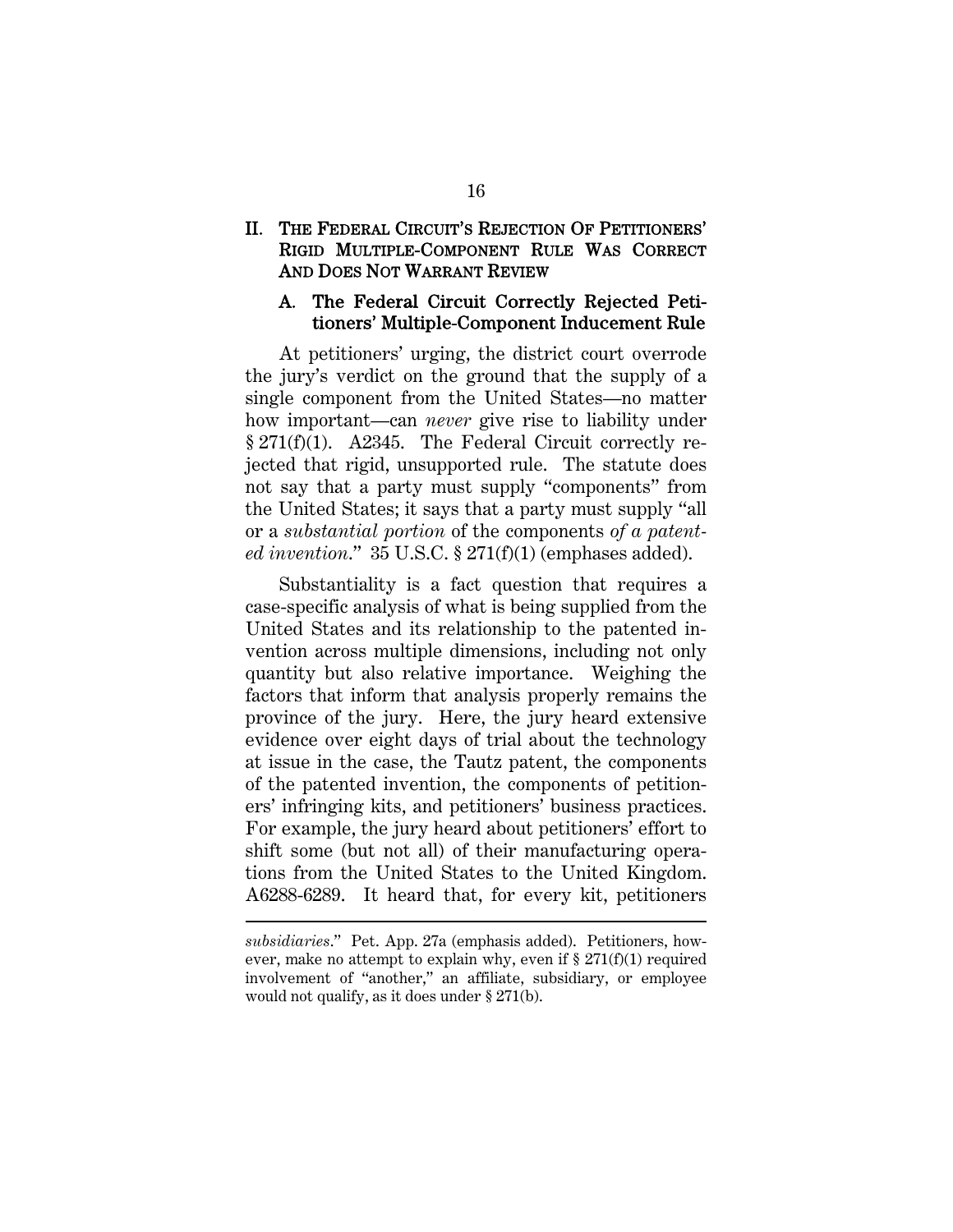continued to supply the polymerizing enzyme—Taq polymerase—from the United States. A2303-2304; A6282-6283. It heard petitioners' own witness admit that Taq was a "main" or "major" component. A6290- 6291. It also heard that, for three kits that accounted for a large proportion of petitioners' sales, petitioners continued to supply *multiple* components from the United States. A6270-6285. Based on all the testimony and evidence, the jury concluded that petitioners had supplied "a substantial portion of the components of [the] patented invention" from the United States within the meaning of  $\S 271(f)(1)$ .

Faced with this case-specific factual finding carefully grounded in the record, petitioners' only hope for overriding the jury's verdict in this case is to engraft a rigid multiple-component requirement onto the statute. Petitioners thus argue that the word "substantial" should be given an exclusively "quantitative" meaning without regard to whether a component is "qualitatively 'important.'" Pet. 23. There is no error in the Federal Circuit's rejection of that approach.

The plain language of the statute does not mandate a strictly quantitative interpretation. Petitioners concede, as they must, that "substantial" can refer not just to quantity but also to the qualitative importance of what is being supplied. Pet. 23 ("the word 'substantial' can mean 'important'"); *Black's Law Dictionary* 1280 (5th ed. 1979) ("Of real worth and importance"); *Webster's Third New International Dictionary of the English Language Unabridged* 2280 (1971) ("an important or material matter, thing, or part"; "important, essential" (capitalization altered)); *see also* XVII *Oxford English Dictionary* 67 ("an essential part, point, or feature"); *American Heritage Dictionary* 1213 ("Considerable in importance, value, degree, amount, or extent").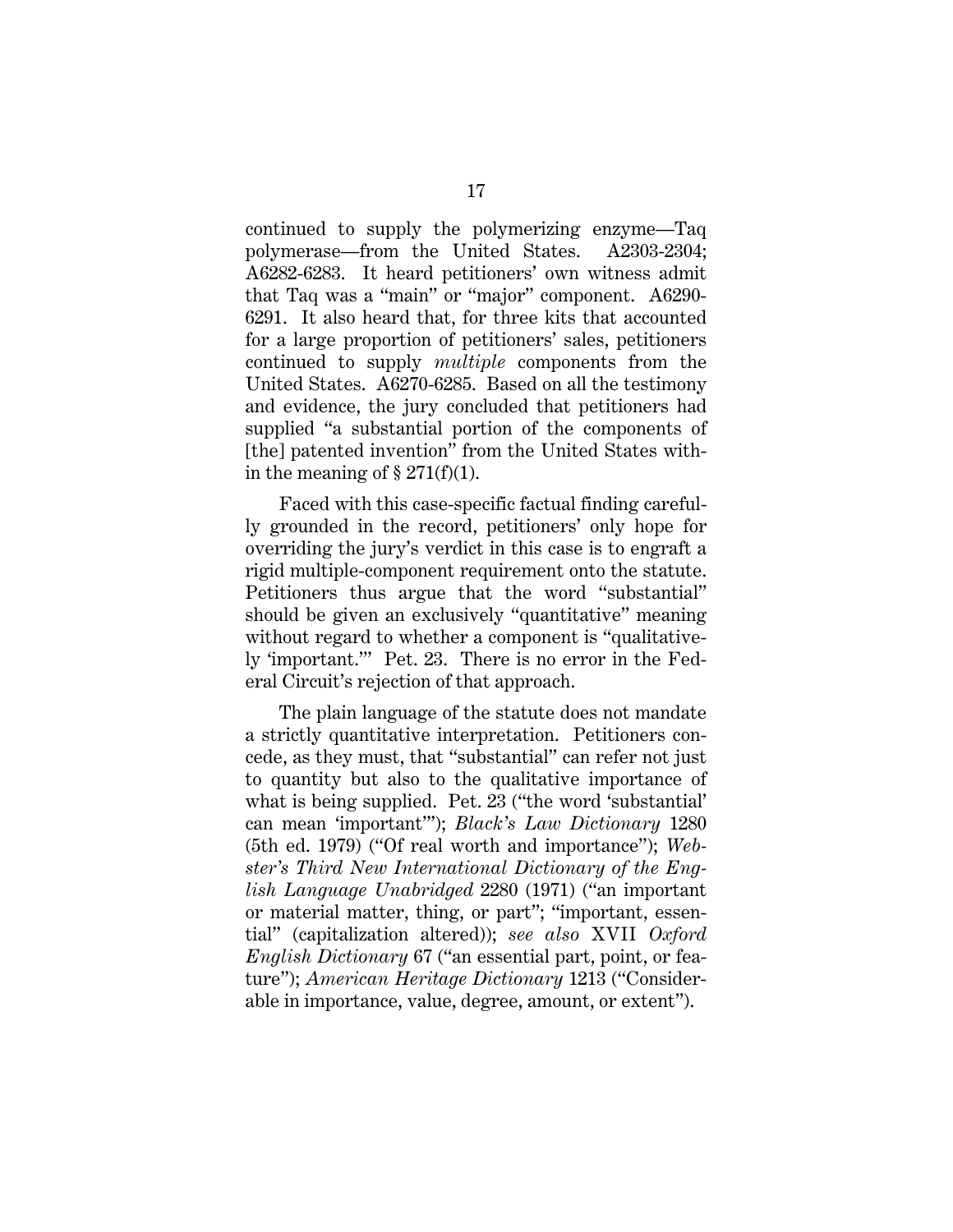Petitioners argue that the qualitative meaning of "substantial" should be disregarded because the term "substantial portion" is paired with the word "all." Pet. 23. However, the shipment of "all" components necessarily includes any particularly important components. This use of an all-encompassing word in terms of both quantity and importance does not signal an intent to use a strictly quantitative focus in deciding what constitutes a "substantial portion." Nor does the statute use expressly quantitative language, such as referring to "substantially all" or "a large number" of components. *E.g.*, *Moore*, 144 F. Supp. 2d at 195.

Indeed, petitioners' strictly quantitative focus would lead to absurd results. Under petitioners' interpretation, shipment of two unimportant components of a multi-component invention could give rise to liability under  $\S 271(f)(1)$ , but the shipment of one particularly important component of a two-component invention could not. There is no reason to think Congress wanted factfinders to blind themselves to the importance of a component in such a capricious manner.

Petitioners' interpretation of § 271(f)(1) also conflicts with decisions in other contexts recognizing that a single important act can sometimes constitute a "substantial portion" or "substantial part" of the whole. *See Setco Enters. Corp.* v. *Robbins*, 19 F.3d 1278, 1280, 1281 (8th Cir. 1994) (single event was "a substantial part of the events or omissions giving rise to the claim" because of its "importance" to the suit); *Goulding* v. *United States*, 957 F.2d 1420, 1426 (7th Cir. 1992) (a single entry is "a substantial portion of a [tax] return" if it forms "the dominant portion" of the return in its length or complexity); *First Nat'l Bank of Aberdeen* v. *County of Chehalis*, 166 U.S. 440, 457 (1897) ("single and separate operations" formed "substantial parts" of the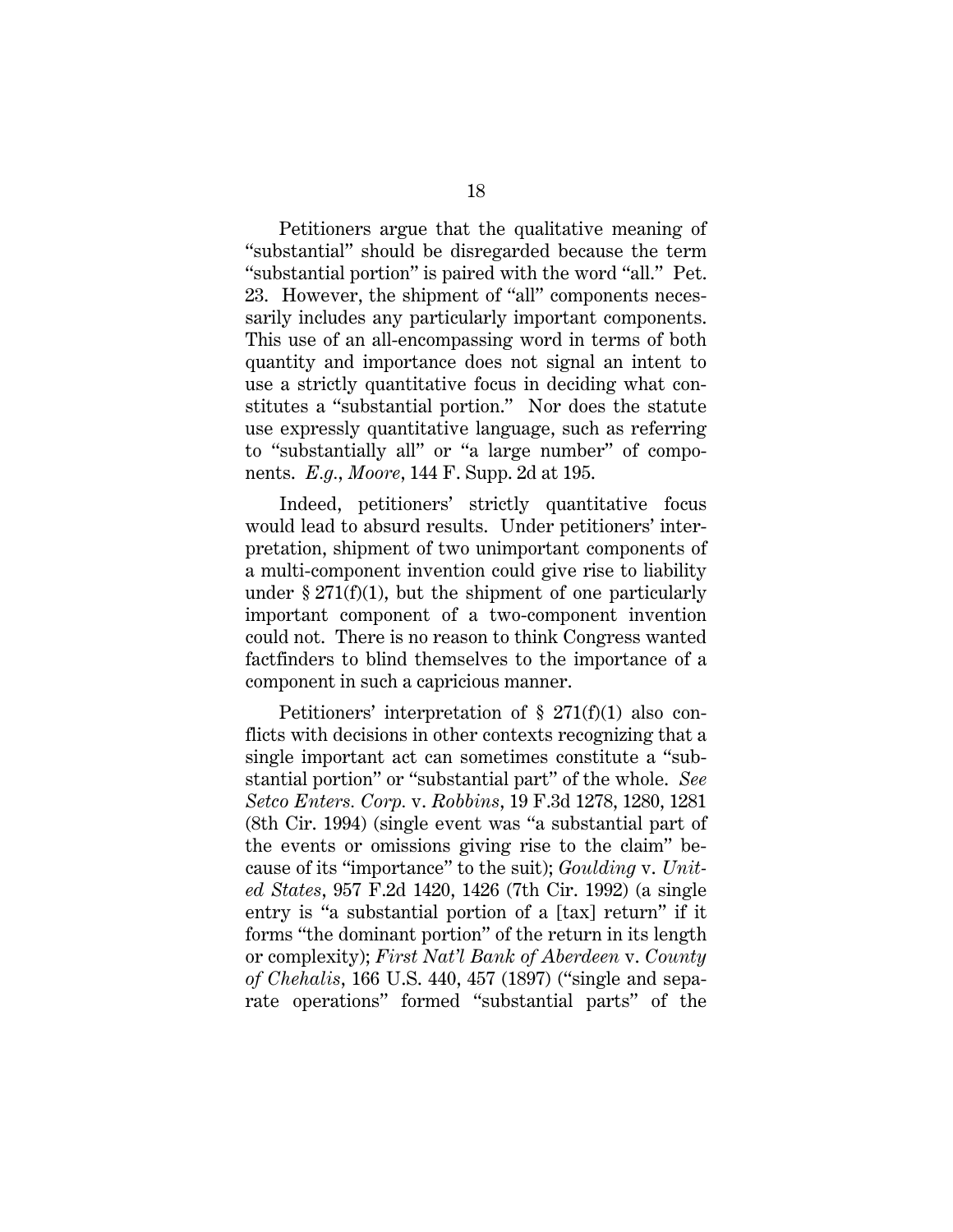banking business); *see also American Heritage Dictionary of the English Language* 1412 (3d ed. 1996) (a "portion" is "a part of a whole").

Petitioners' reliance on § 271(f)(2) is also misplaced. Section 271(f)(2) focuses on the supply of "*any component* of a patented invention that is especially made or especially adapted for use in the [patented] invention," while § 271(f)(1) focuses on the supply of "*all or a substantial portion* of the components of a patented invention." Section 271(f)(1)'s analogue to the "component" supplied in  $\S 271(f)(2)$  is thus not "components" but "all or a substantial portion." No inference can therefore be drawn from the distinction between "component" and "components," since the terms are used in different contexts.

Petitioners also ignore the Dictionary Act, which provides that "unless the context indicates otherwise," "words importing the plural include the singular." 1 U.S.C. § 1; *see also*, *e.g.*, *United States* v. *Foote*, 413 F.3d 1240, 1246 (10th Cir. 2005) (trafficking in a single "good" violated statute regarding trafficking in "goods"); *Smith* v. *Zachary*, 255 F.3d 446, 449 (7th Cir. 2001) ("the distinction between plural and singular words is not scrupulously observed in legislative language").

Here, the statutory context reinforces that § 271(f)(1)'s use of the word "components" was not intended to impose a rigid multiple-component requirement. The first mention of "components" in  $\S 271(f)(1)$ refers not to what is being supplied from the United States but rather to the "components *of a patented invention*." 35 U.S.C. § 271(f)(1) (emphasis added). Likewise, as the panel correctly held, "[s]ubsequent references within the statute to 'such components' are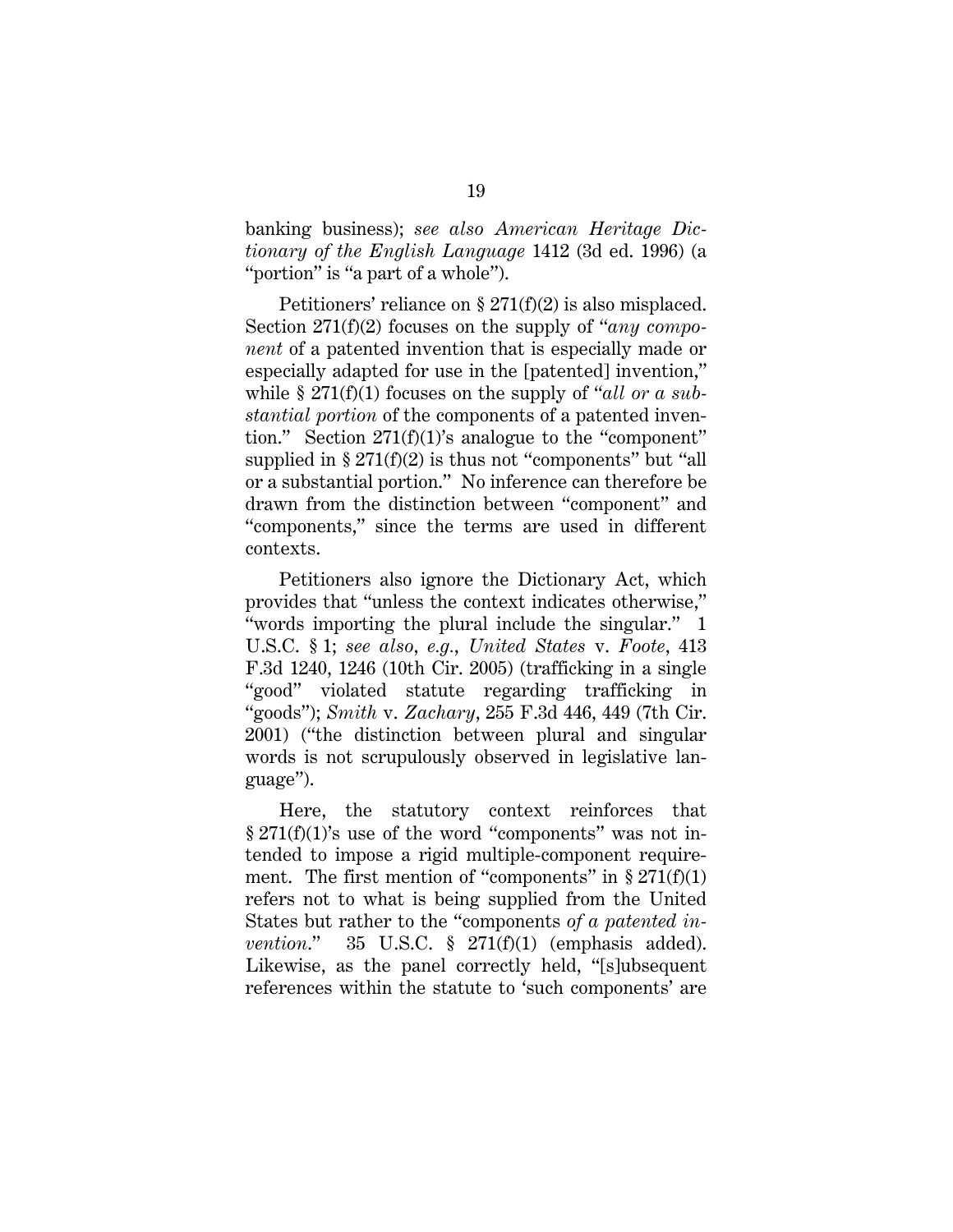clearly references to 'the components of a patented invention,' not to what must be 'supplied' by the alleged infringer." Pet. App. 29a. For example,  $\S 271(f)(1)$ 's reference to the "combination of such components outside of the United States *in a manner that would infringe* the patent if such combination occurred within the United States" (emphasis added) must be a combination of *all* the components *of the patented invention*; otherwise the combination would not "infringe." Similarly, the phrase "where such components are uncombined in whole or in part" indicates that either all of the invention's components are uncombined ("in whole") or some remain uncombined ("in part") at the time that one or more components are supplied from the United States. Indeed, if "such components … uncombined in whole or in part" meant only components supplied from the United States rather than all the components of the patented invention, companies like petitioners could avoid liability under  $\S 271(f)(1)$  simply by combining the U.S.-supplied components together into a single component before shipping it abroad for further assembly into the patented invention.

Moreover, even if the word "components" referred to what was being supplied from the United States,  $\S 271(f)(1)$ 's need to encompass the possibility of "all" components being supplied from the United States would preclude it from referring to a singular U.S. supplied "component" in its subsequent clauses. Thus, no inference can be drawn that supply of more than one component is always required.

Petitioners are also incorrect when they argue that the panel's interpretation of  $\S 271(f)(1)$  "trivializes"  $\S 271(f)(2)$ . Pet. 25. To be sure, the supply of a component "especially made or especially adapted" for use in an invention *may* infringe under either provision of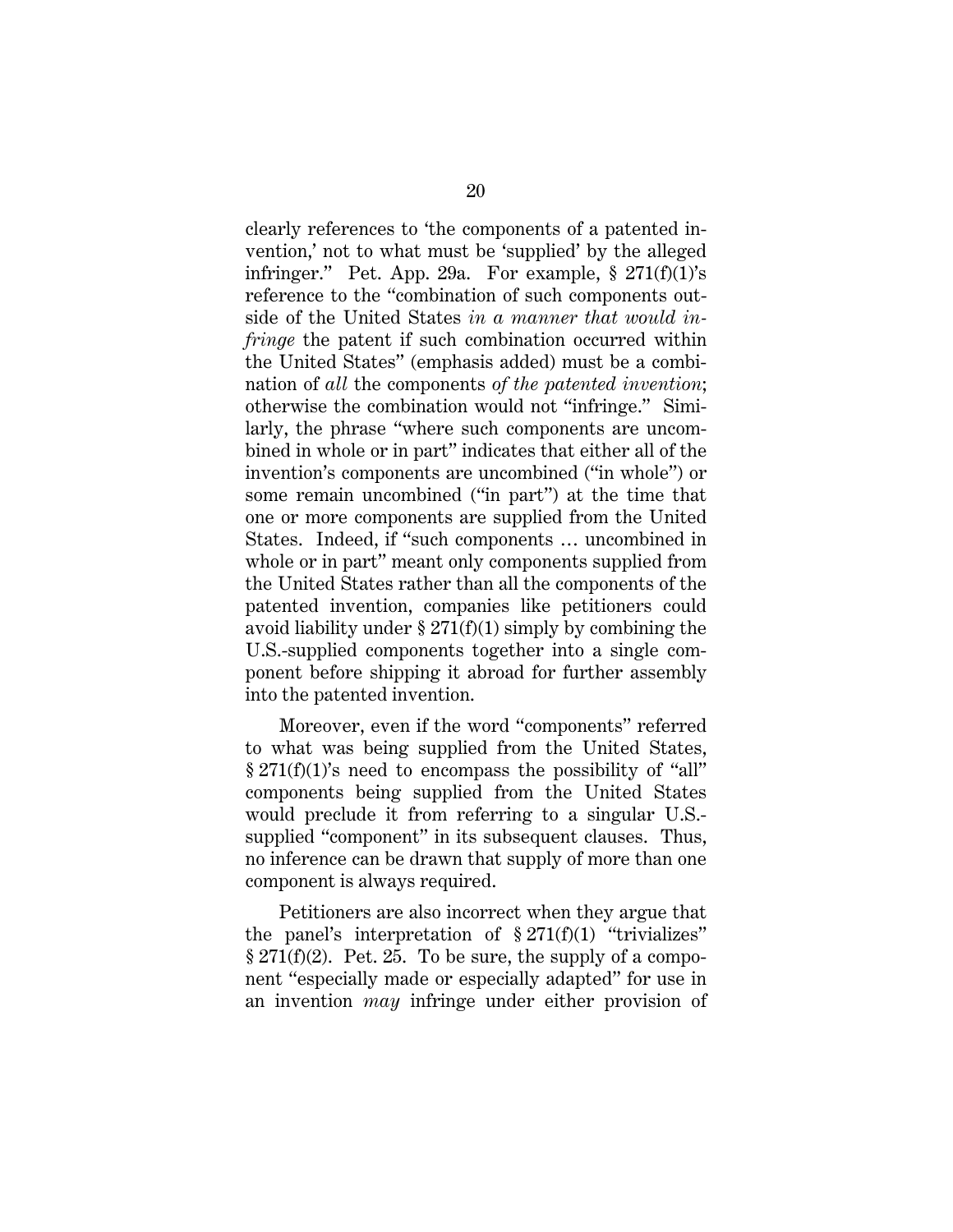§ 271(f) if it is *also* sufficiently important to qualify as a "substantial portion" *and* is supplied in a manner that actively induces the combination of the invention's components. But similar overlap exists when the supply of a component "especially made or especially adapted" for use in an invention qualifies as both contributory infringement under § 271(c) and inducement of infringement under § 271(b). Just as § 271(b) has not "trivialize[d]" § 271(c), the panel's interpretation of  $\S 271(f)(1)$  has not "trivialize[d]"  $\S 271(f)(2)$ .

Petitioners also continue to over-read *Microsoft Corp.* v. *AT&T Corp.*, 550 U.S. 437 (2007). The Federal Circuit considered the same sentence from *Microsoft* that petitioners quote (Pet. 26), but noted that "Life-Tech ignores the next two sentences of the Court's opinion," which tend to "support the conclusion that  $\S 271(f)(1)$  may apply when a single 'component' is involved." Pet. App. 31a, 32a. Remarkably, petitioners still do not acknowledge those clarifying sentences. Instead, they address the separate fact that *Microsoft* involved one component, and thus could not have proceeded under § 271(f)(1) if petitioners' theory were correct, by arguing that "[t]he parties in *Microsoft* did not argue that only a single component was involved, and the Court accordingly did not consider the issue." Pet. 26. Petitioners' own argument, however, undermines their attempt to rely on out-of-context dicta from *Microsoft* on an issue that petitioners admit the Court "did not consider."<sup>7</sup>

<sup>7</sup> *Microsoft* expressly stated that the entire footnote containing the sentence that petitioners quote was irrelevant to its analysis. 550 U.S. at 454 n.16 ("that distinction does not affect our analysis"). Although petitioners urge the Court to suspend its independent judgment and follow ambiguous, out-of-context dicta, this Court has directed the opposite. *See Pacific Operators Offshore,*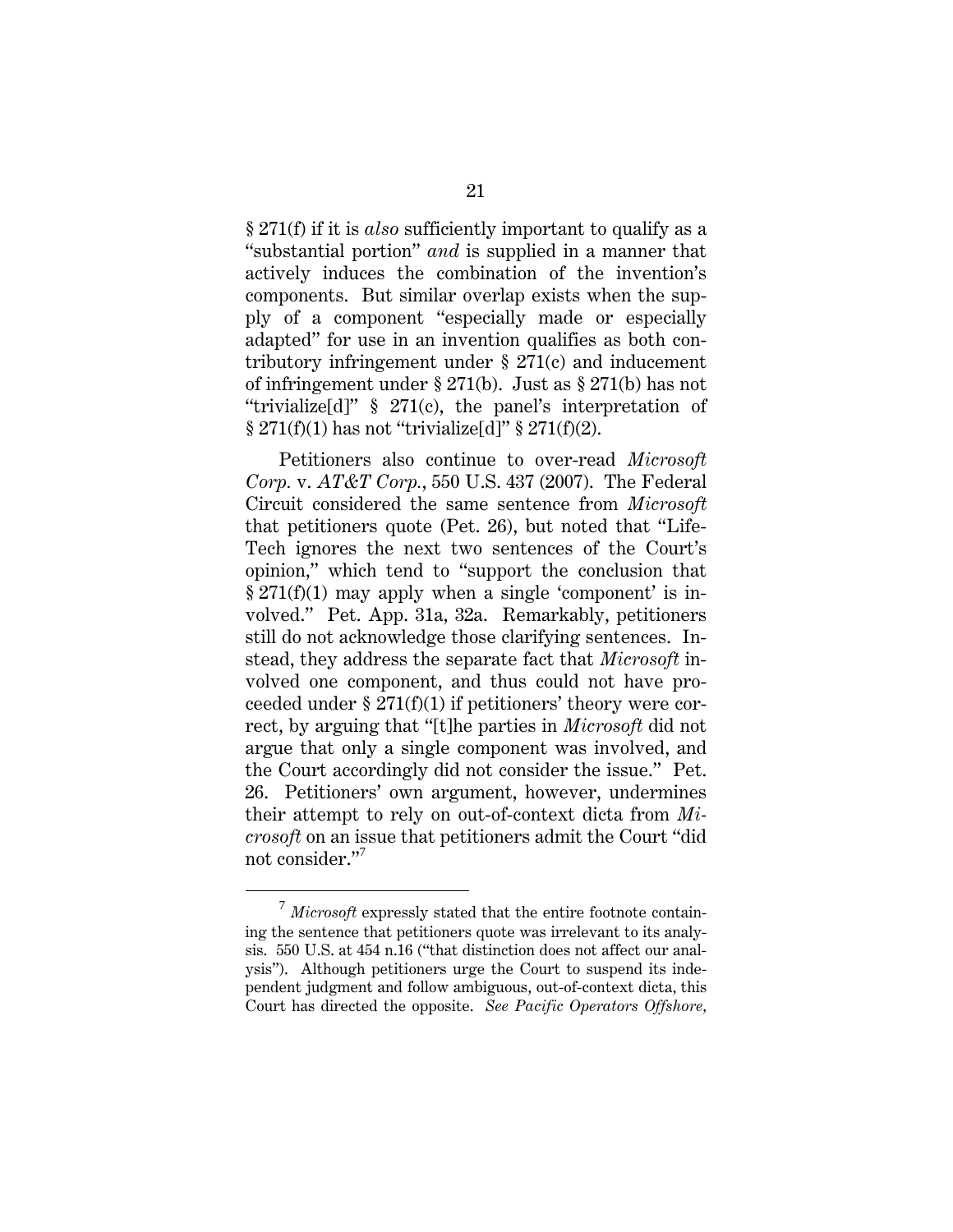Nor is there any conflict between the panel decision and *Microsoft*'s discussion of the presumption against extraterritoriality. In *Microsoft*, the components combined abroad were also made abroad, and although the original disk containing the software originated in the United States, all the copies of that software that were combined with the other components were made abroad. 550 U.S. at 452-453. In contrast, petitioners' conduct is domestic and directly links each kit to a physical component supplied from the United States. The panel's interpretation of  $\S 271(f)(1)$  thus does not "'convert[] a single act of supply from the United States into a springboard for liability'" for an unlimited number of downstream copies made abroad, as was the concern in *Microsoft*. *Id*. at 456. It merely attaches liability to petitioners' conduct *within the United States*, as Congress intended.

#### B. Petitioners' Multiple-Component Argument Is Not Sufficiently Important To Warrant Review

On top of petitioners' failure to identify any error in the Federal Circuit's decision, petitioners have not demonstrated that the rejection of their attempt to impose a multiple-component rule is sufficiently important to warrant review. The panel merely decided that "there are *circumstances* in which a party *may* be liable under  $\S 271(f)(1)$  for supplying or causing to be supplied a single component for combination outside the United States." Pet. App. 28a (emphases added). More specifically, the panel rejected the rigid rule that "a single component supplied from the United States,

l

*LLP* v. *Valladolid*, 132 S. Ct. 680, 688 (2012) (refusing to rely upon an "ambiguous comment … made without analysis in dicta" in a prior Supreme Court decision).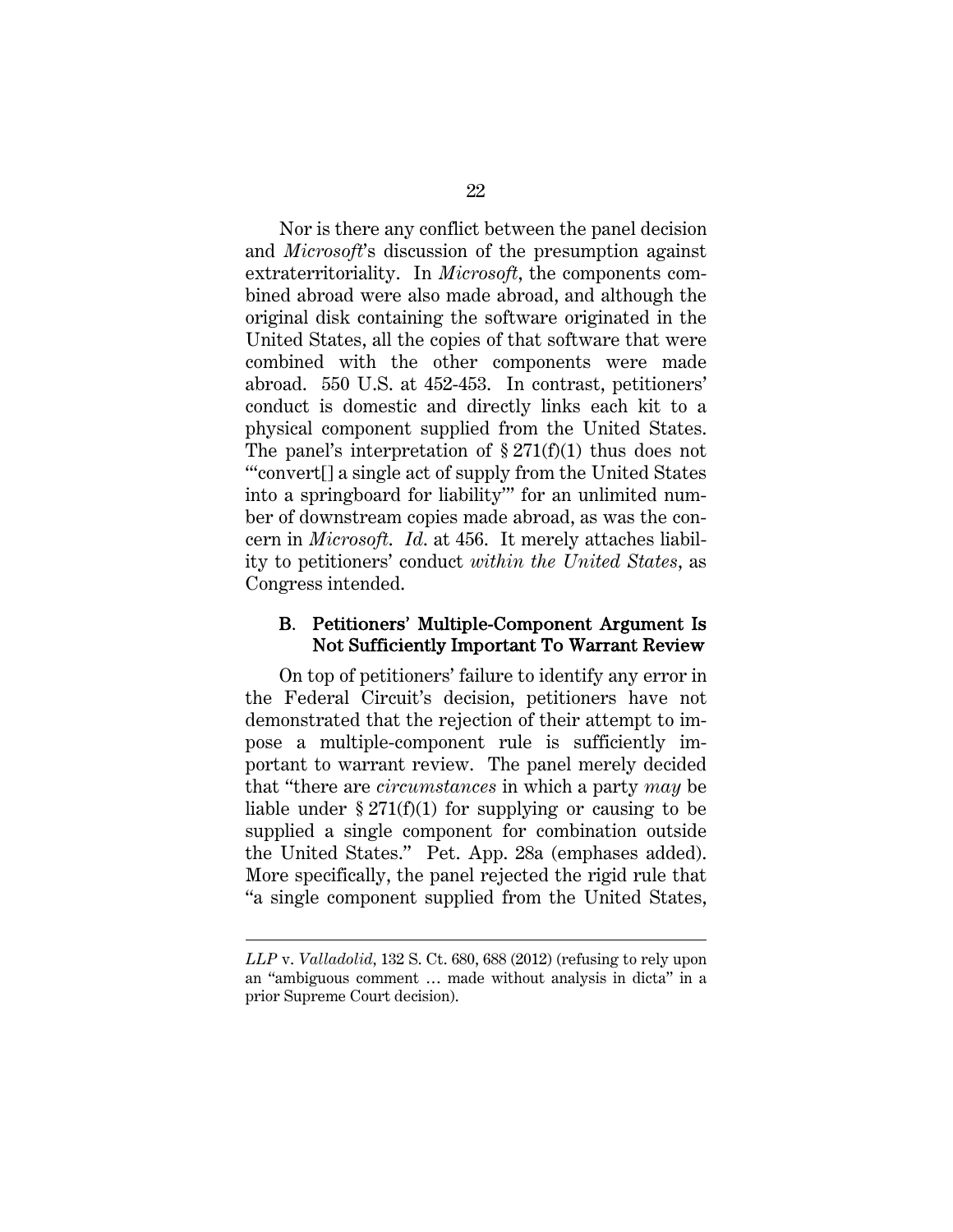*no matter how important or central to the invention*, can never constitute 'a substantial portion of the components of a patented invention.'" *Id*. 34a (emphasis added). It is no surprise that not a single member of the Federal Circuit dissented from the denial of rehearing en banc on that limited holding.

Nothing in the panel's rejection of petitioners' *per se* rule implies that liability for supplying a single component will be common. To the contrary, the panel emphasized that this case involved a *fact-specific concession* from petitioners' own witness that the Taq polymerase they supply from the United States for inclusion in all of their kits was a "'main' and 'major'" component. Pet. App. 34a (quoting A6290-6291).

Petitioners entirely ignore this concession when they argue that the panel required "nothing more than a component without which the invention 'would be inoperable'" and "made virtually *every* component of a patented invention, by itself, a 'substantial portion of the components' of that invention." Pet. 22-23. In reality, the panel's statement that the "Tautz patent would be inoperable" without Taq polymerase was immediately followed by the statement that "LifeTech's own witness admitted that the *Taq* polymerase is one of the 'main' and 'major' components of the accused kits." Pet. App. 34a. The panel also emphasized that its ruling was "based on the facts of this particular case." *Id.* 28a.

This focus on the specific facts of this case, and petitioners' concession in particular, shows that purported fears of widespread liability for shipping a single component are unfounded. Petitioners have presented no evidence of an upsurge in  $\S 271(f)(1)$  rulings since the Federal Circuit decision was released. Nor is there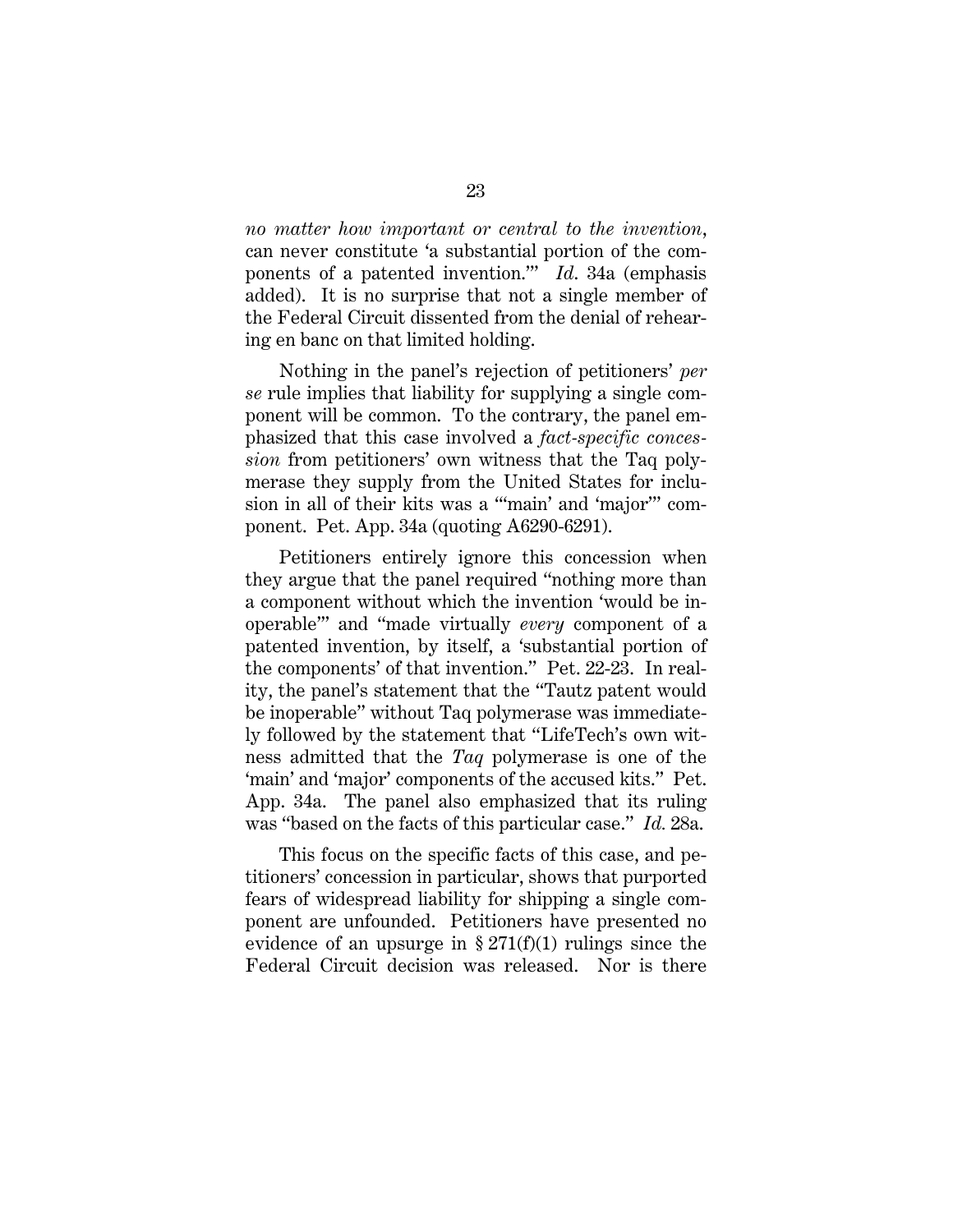likely to be one under a proper understanding of that decision.

In addition, liability under  $\S 271(f)(1)$  attaches only when an infringer had knowledge of the patent and intended to cause the infringing act. *Liquid Dynamics Corp.* v. *Vaughan Co.*, 449 F.3d 1209, 1222 (Fed. Cir. 2006). Here, "whether [petitioners] exhibited the necessary knowledge and intent … is not contested." Pet. App. 34a. But those requirements will provide substantial protection to potential defendants in other cases and eliminate the risk that an unwitting supplier of a component would be held liable under  $\S 271(f)(1)$ .

In sum, there is a wide gulf between the Federal Circuit's rejection of petitioners' rigid multiplecomponent rule on fact-specific grounds and the imposition of liability in any meaningful number of future cases. This Court should not spend its limited time reviewing the case based on petitioners' speculative fear that the panel's decision might be applied too broadly. If the decision were to be misapplied, the Federal Circuit is well positioned to address any problems in the first instance.

Finally, petitioners' statements about "incentives to relocate" manufacturing operations offshore ring hollow in the context of this case. Pet. 28; *see also* Agilent Amicus Br. 16-17. Promega and petitioners are direct competitors in a two-supplier market for STR kits. Although petitioners shifted some of their operations overseas, Promega manufactures its kits in the United States. The jury verdict in this case simply compensated Promega for the sales it would have made on its U.S.-manufactured kits had petitioners not infringed. Petitioners' concerns about protecting U.S. manufacturing are more properly addressed to Congress than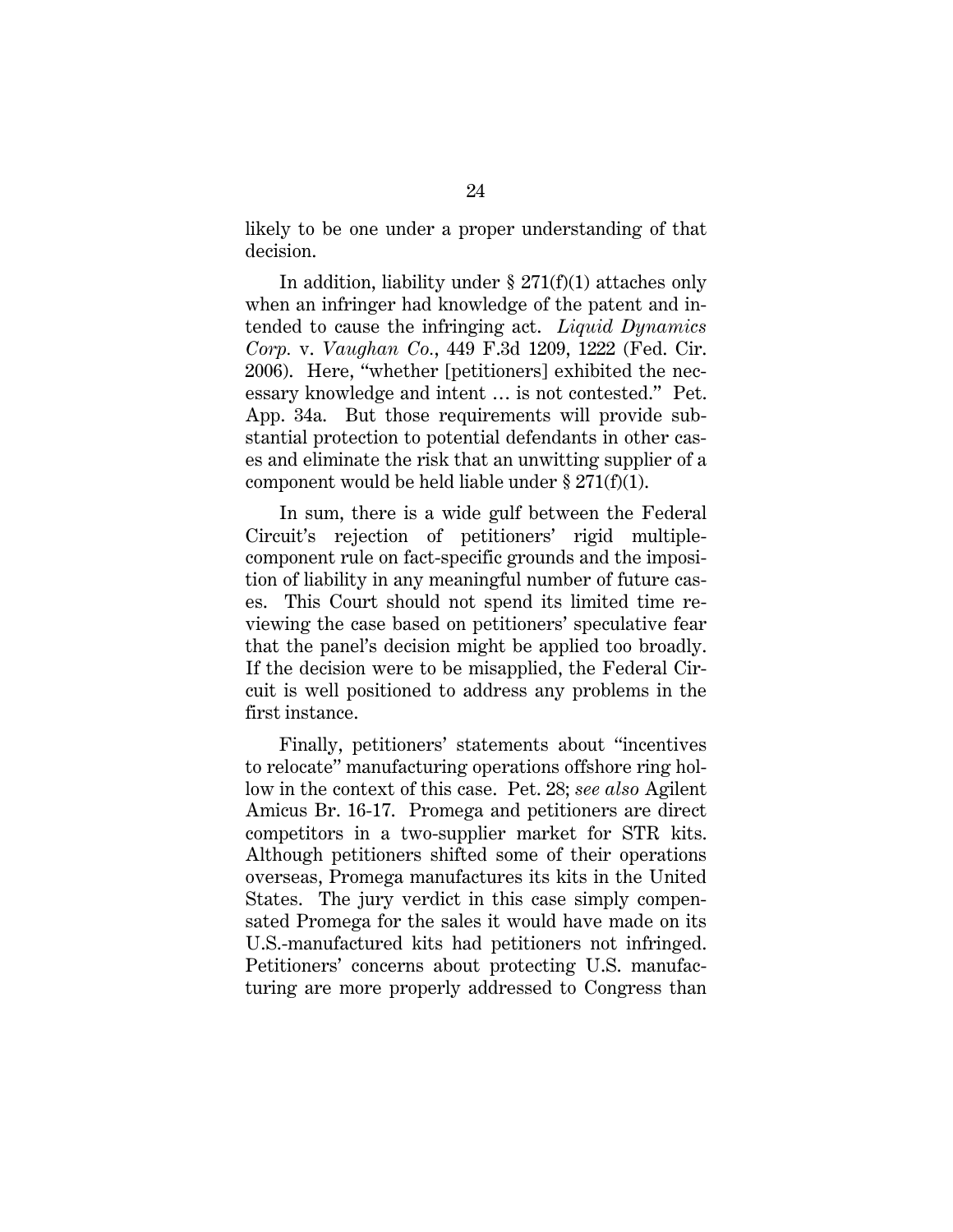to this Court. But were that the issue, it actually cuts against petitioners.

#### III. THE INTERLOCUTORY POSTURE OF THE CASE COUN-SELS AGAINST REVIEW

The interlocutory posture of the case further counsels against review. *E.g.*, *Brotherhood of Locomotive Firemen & Enginemen* v. *Bangor & Aroostook R.R.*, 389 U.S. 327, 328 (1967) (per curiam); *see also Virginia Military Inst.* v. *United States*, 508 U.S. 946, 946 (1993) (Scalia, J., respecting the denial of certiorari) ("We generally await final judgment in the lower courts before exercising our certiorari jurisdiction."); Stephen M. Shapiro et al., *Supreme Court Practice* 282-283 & n.72 (10th ed. 2013).

The Federal Circuit invalidated the asserted claims of four of the five patents that petitioners were found to infringe and "remand[ed] to the district court to determine damages due to [petitioners'] infringement of the Tautz patent." Pet. App. 38a. Petitioners have argued on remand that a full trial on past damages attributable to the Tautz patent is necessary. Promega disagrees and has argued that the jury's damages award can be reinstated because it did not depend on the number of patents infringed. But if petitioners were to receive the new trial they request, it could substantially change the posture of the case. On the first question presented, it would clarify whether, on the facts of this case, petitioners are relying on the theory that a wholly unrelated third party—as opposed to a foreign affiliate—must assemble the components of the patented invention. On the second question presented, the record at a new trial would include bills of materials that petitioners produced for the first time after trial. *See* A9358-9361; Dkt. 728, at 6-11, No. 10-cv-281 (W.D.